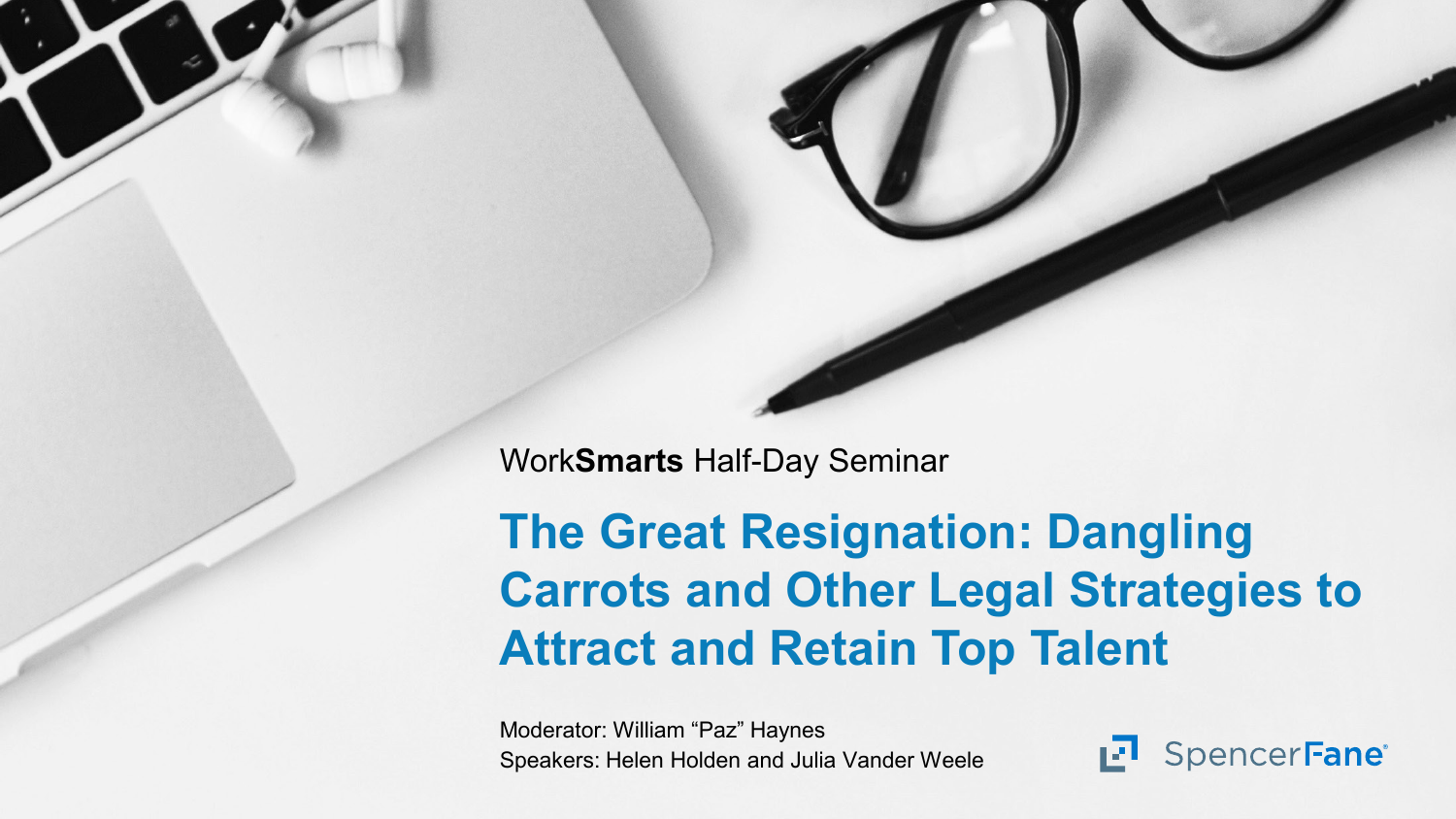#### Agenda

- 
- What is the "Great Resignation"? Legal Strategies to Address Attraction and Retention of Talent
	- Salary Adjustment
		- Pay equity
		- Performance management
	- Retention Bonuses
		- Agreements
		- Tax and benefit considerations
	- Equity or appreciation rights
	- Other Benefits Strategies
		- PTO cash outs
		- Health plan opt-outs
		- 401(k) enhancements
		- Student loan payments
		- Educational Assistance
	- Additional paid leave<br>• Culture
	- - Remote and Hybrid Work
		- Flexible Workplace Policies
		- DEI Initiatives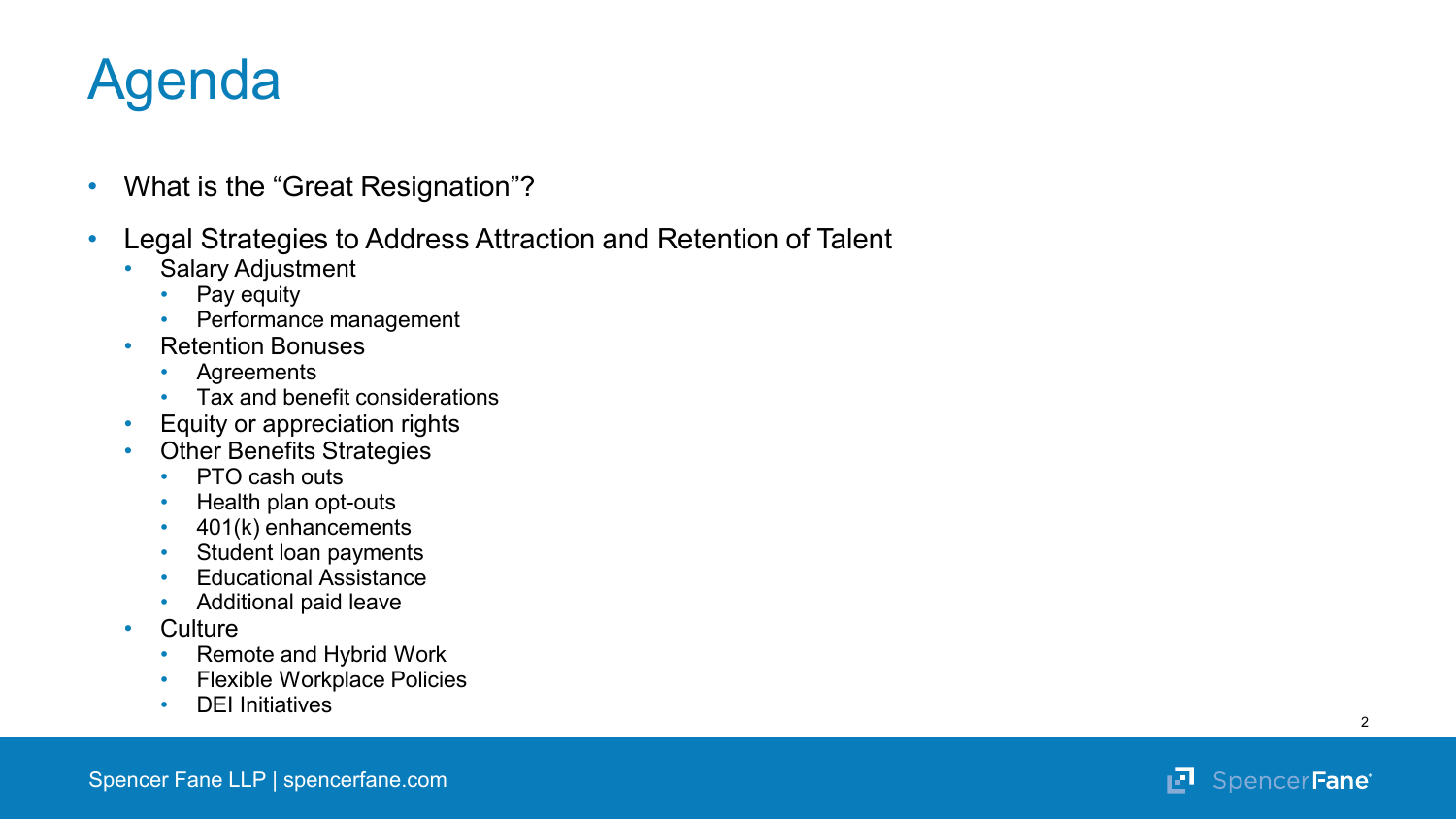# The Great Resignation

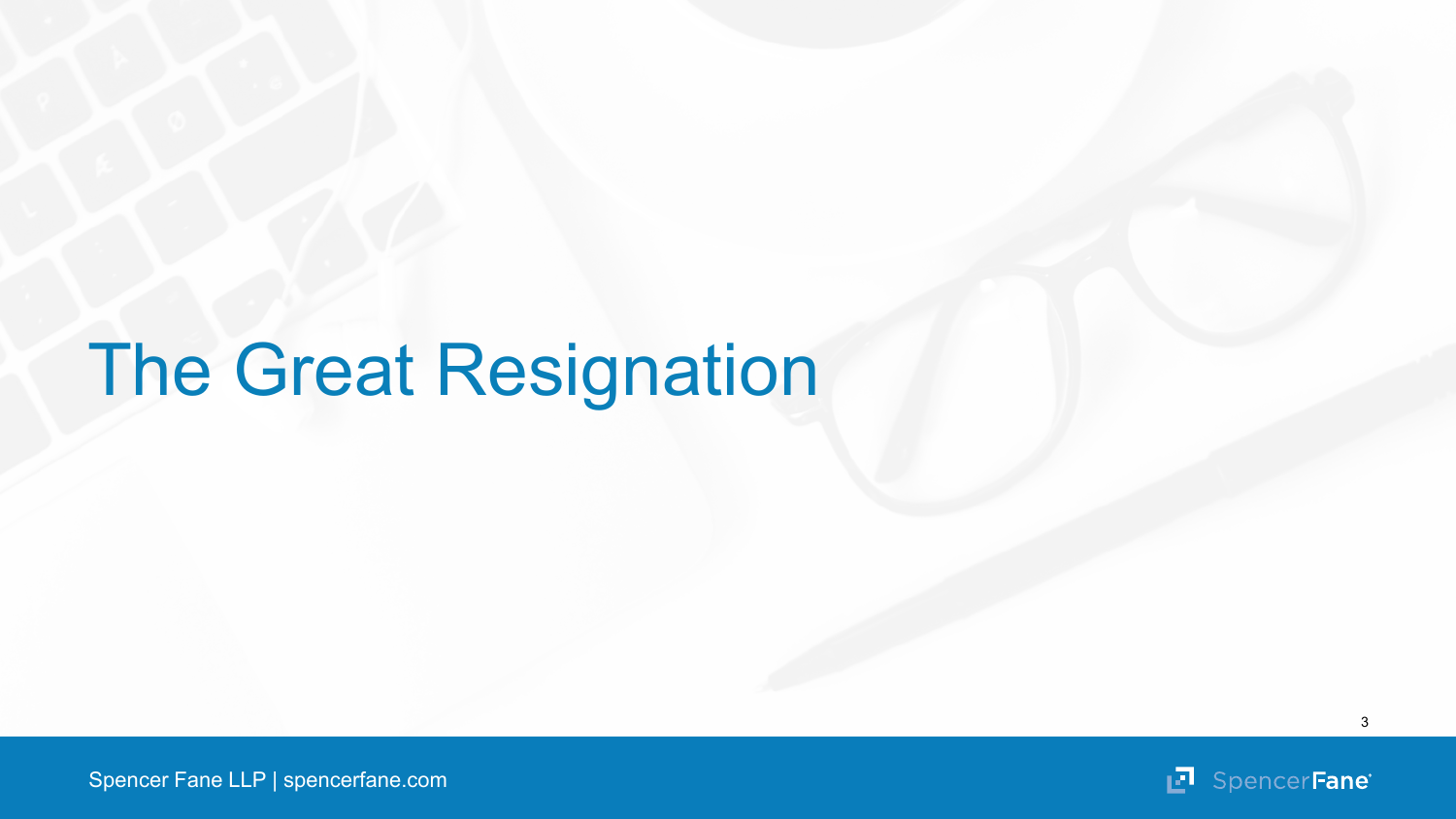

**P** SpencerFane

Spencer Fane LLP | spencerfane.com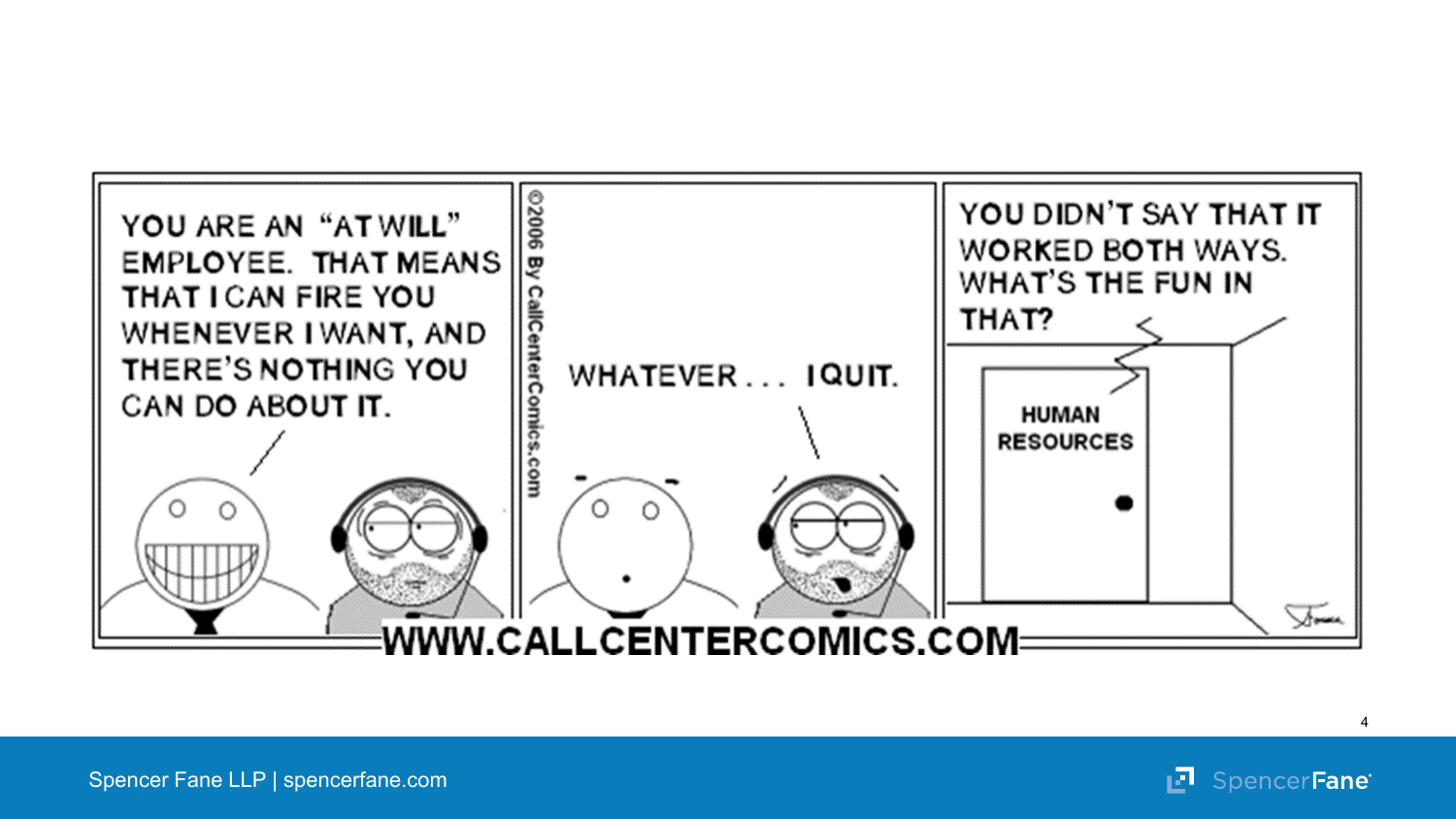#### What is the "Great Resignation"?

- A record number of voluntary separations from employment by employees in 2021, after the economic uncertainty during the onset of the COVID-19 Pandemic abated.
- The Bureau of Labor Statistics estimates that over 47 million Americans voluntarily quit their jobs in 2021 alone.
- Harvard Business Review analysis shows that the monthly "quit rate" in 2021 was 2.5%, up from less than 1.5% in 2009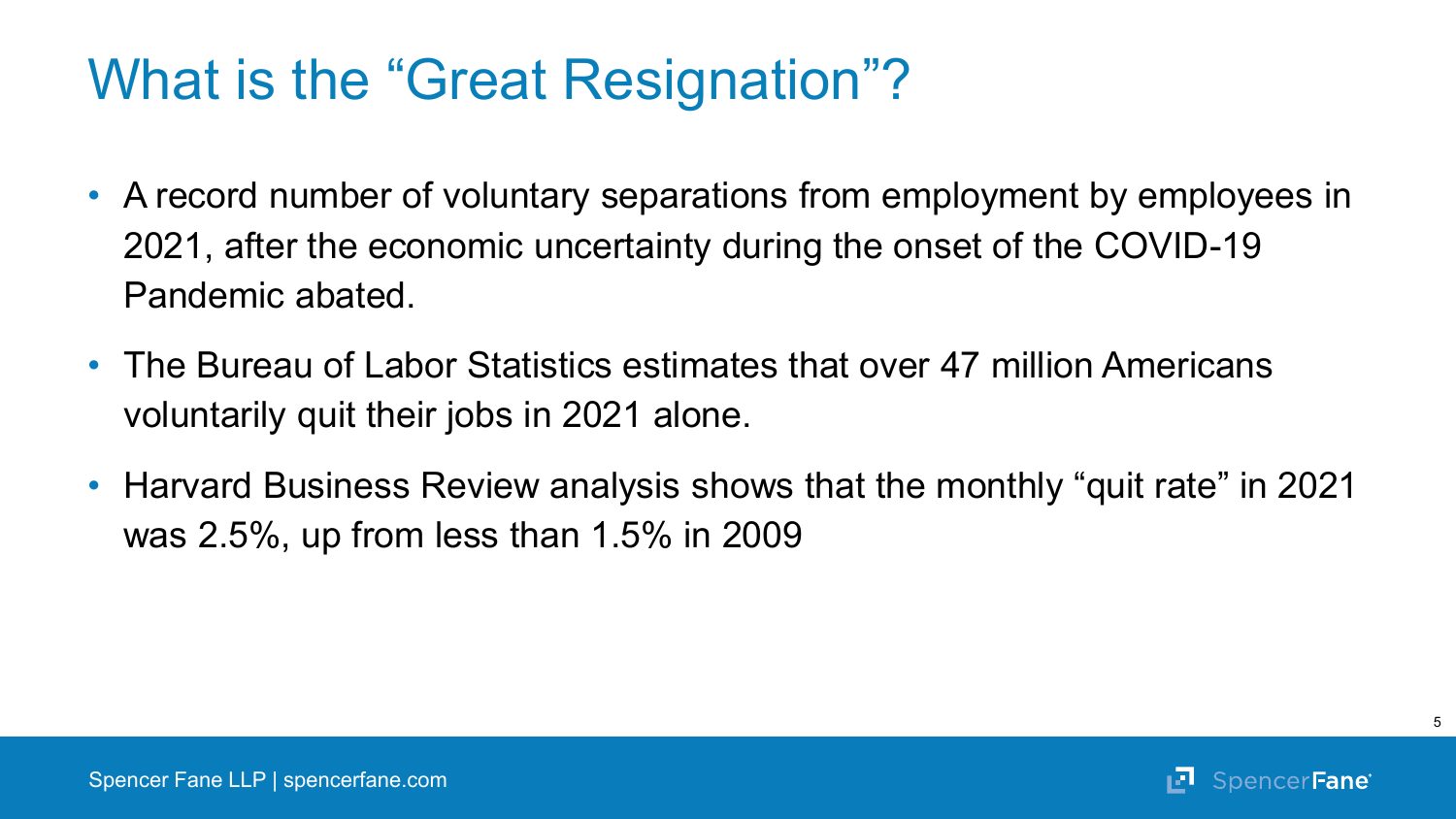#### Record Worker Quit Rate

#### U.S. quits rate, total nonfarm payrolls



**7** SpencerFane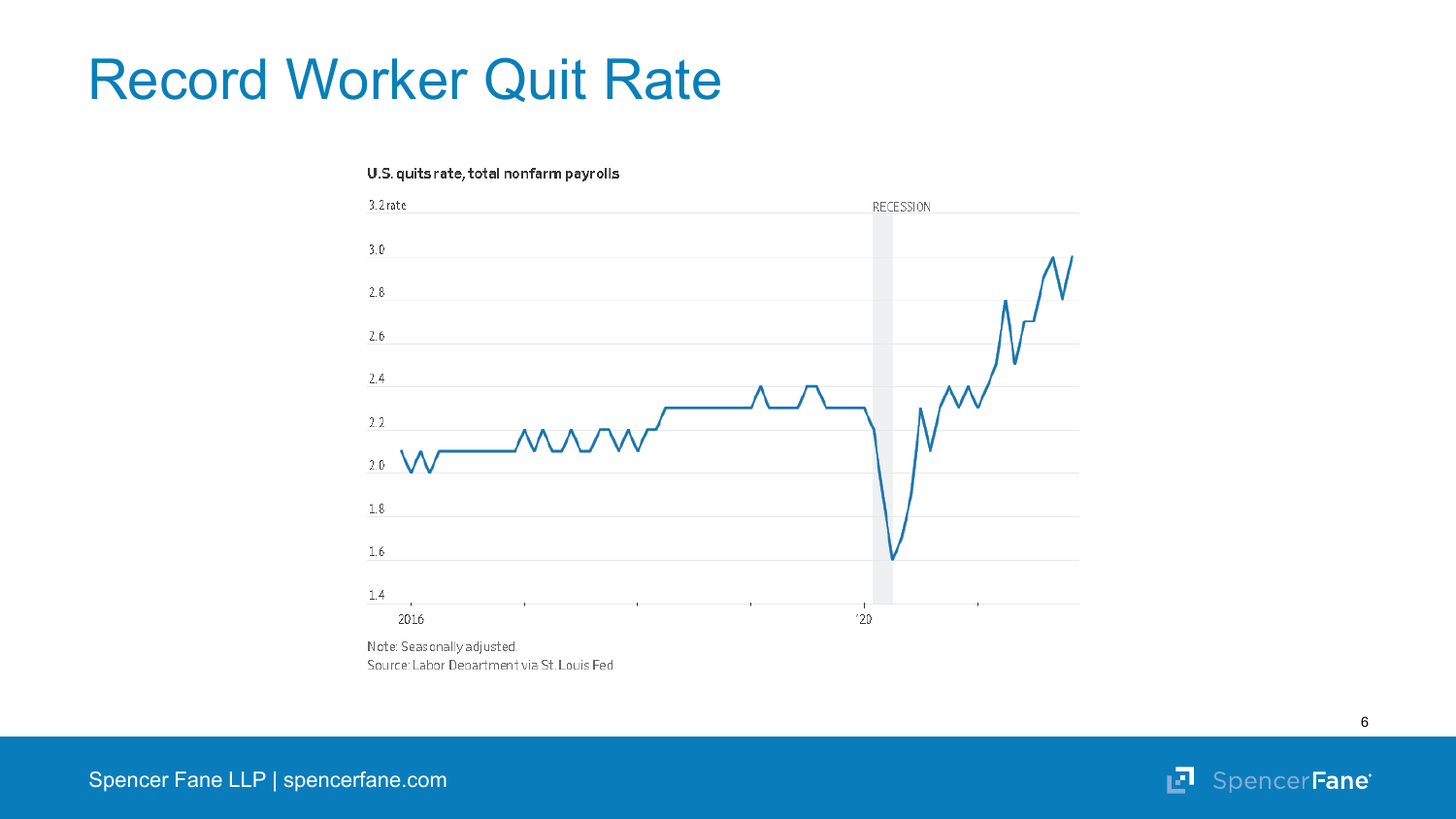## U.S. Job Openings

#### U.S. job openings, monthly



⊮ा SpencerFane®

7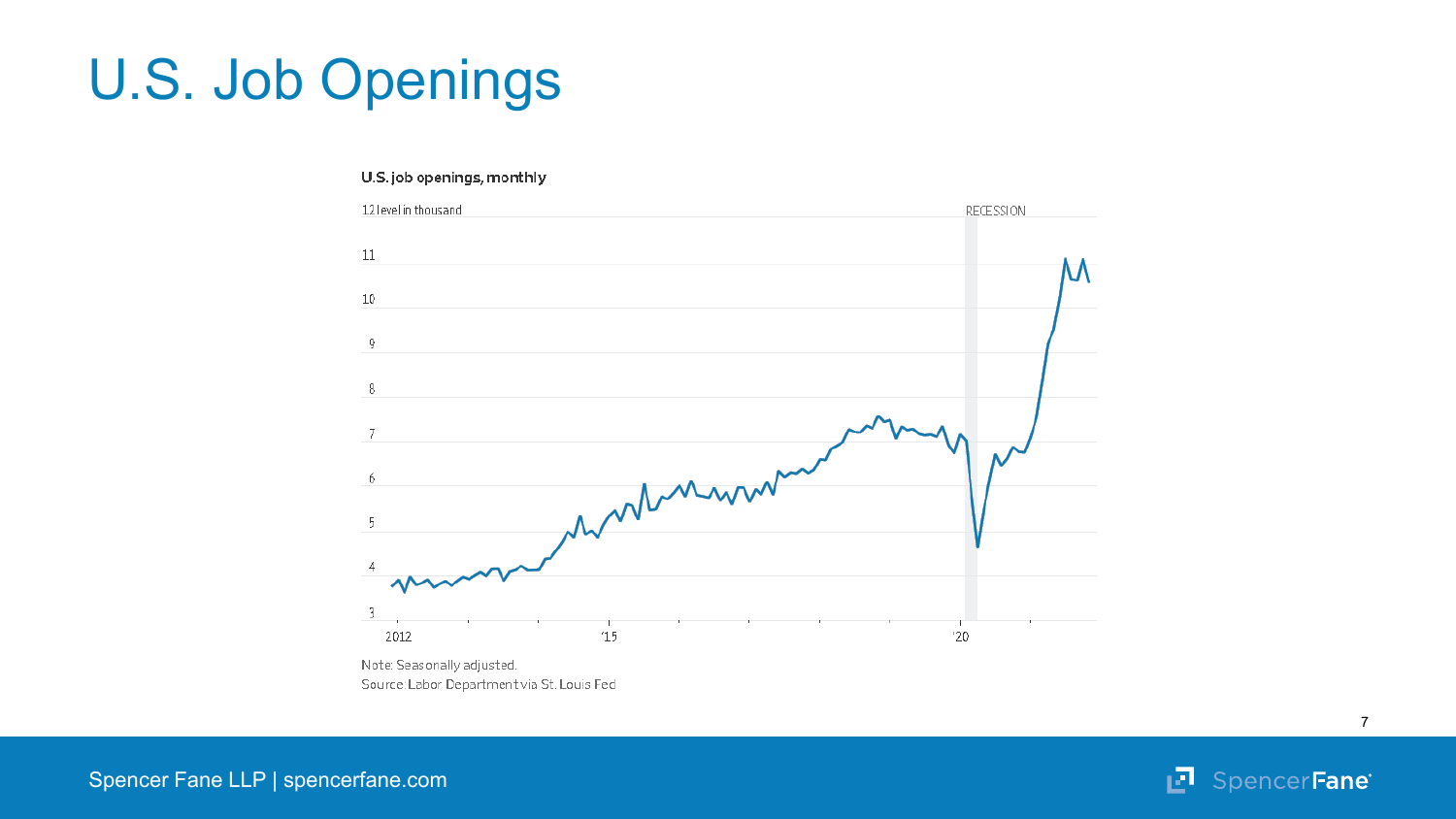#### 23% of Workers Will Quit in 2022



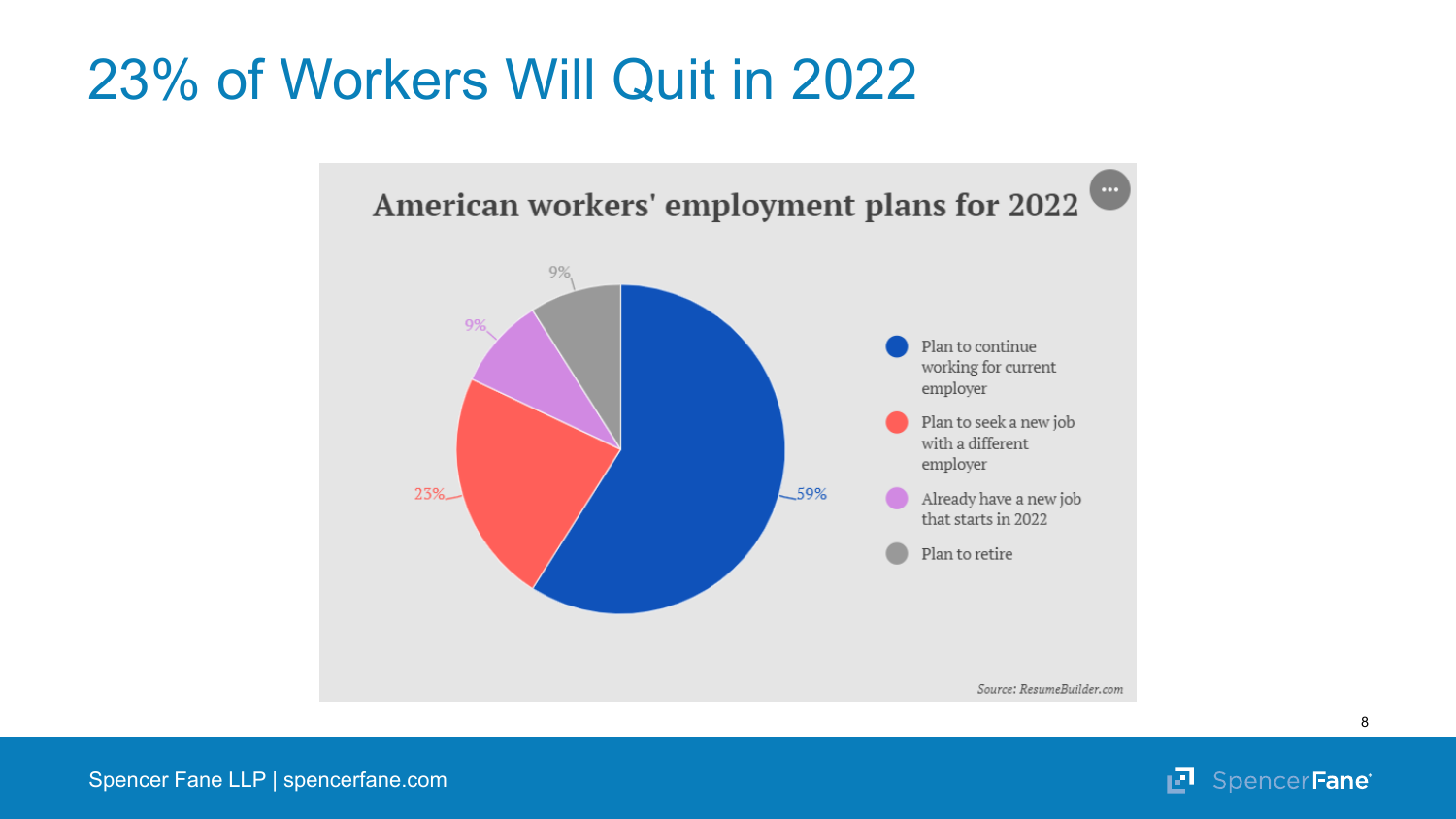### By Industry …



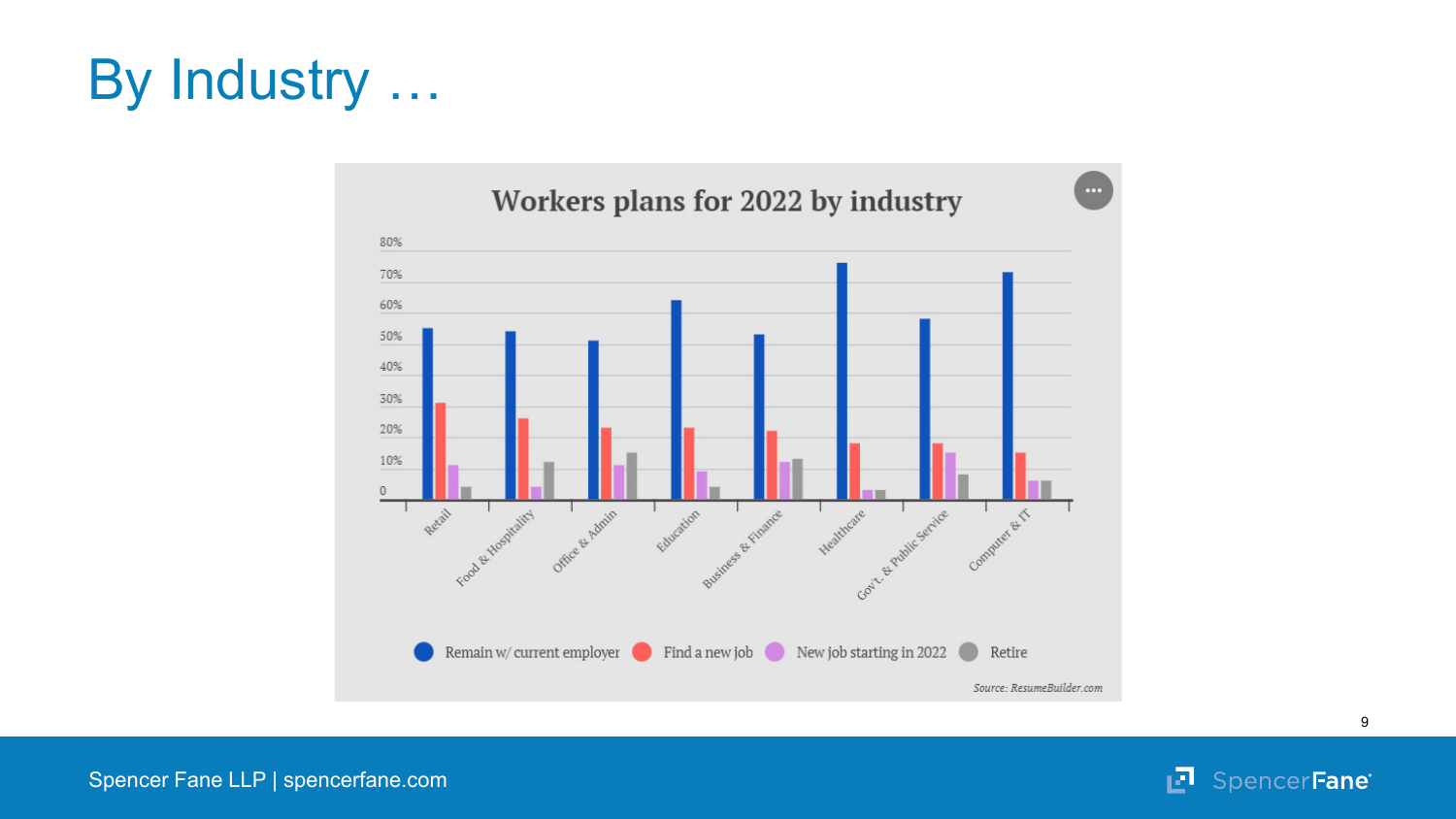## Why Quit?



#### Why workers are seeking new jobs in 2022

SpencerFane<sup>®</sup> ıл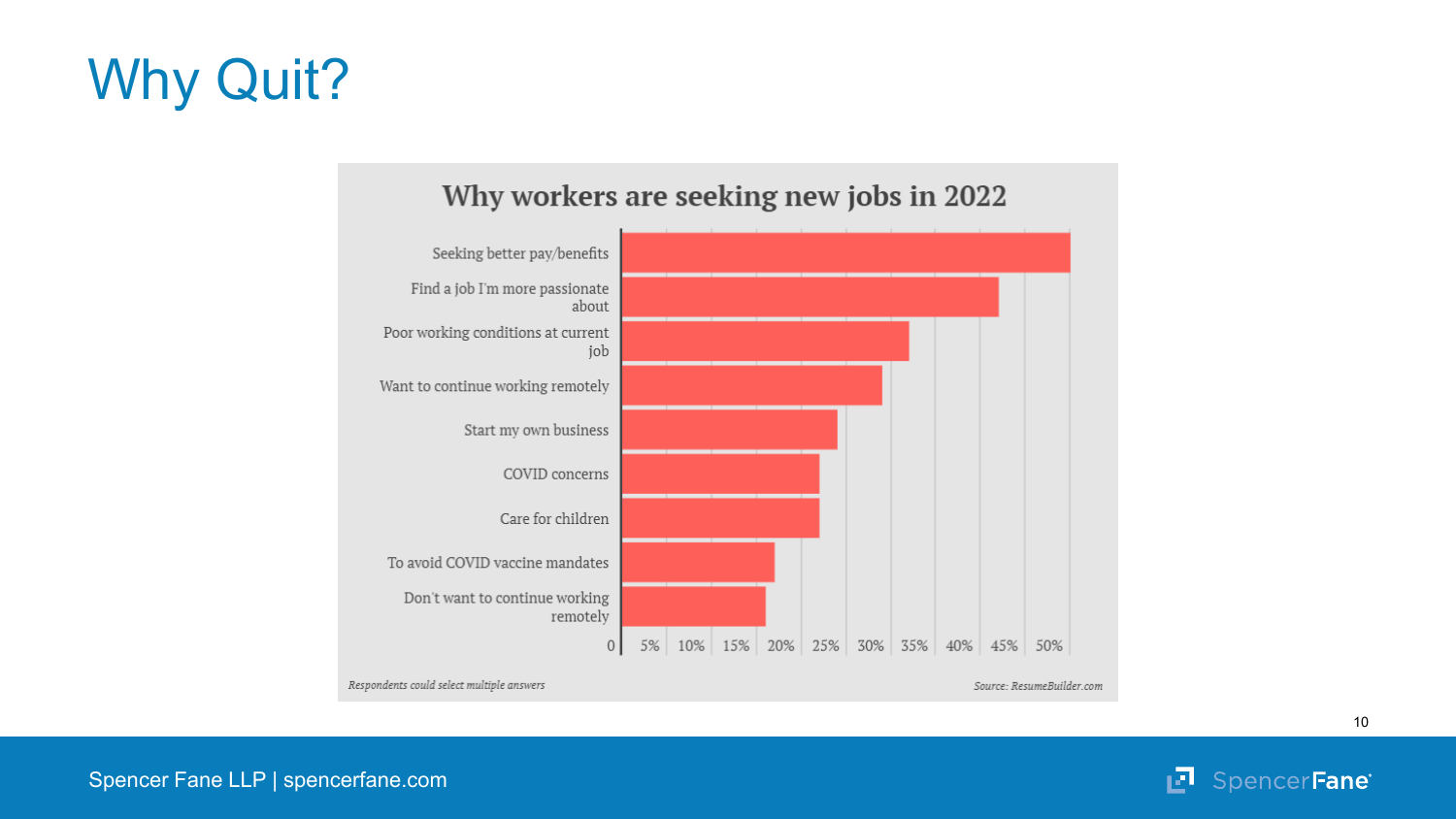#### Employees Value Flexible Work Arrangements



ıЛ SpencerFane®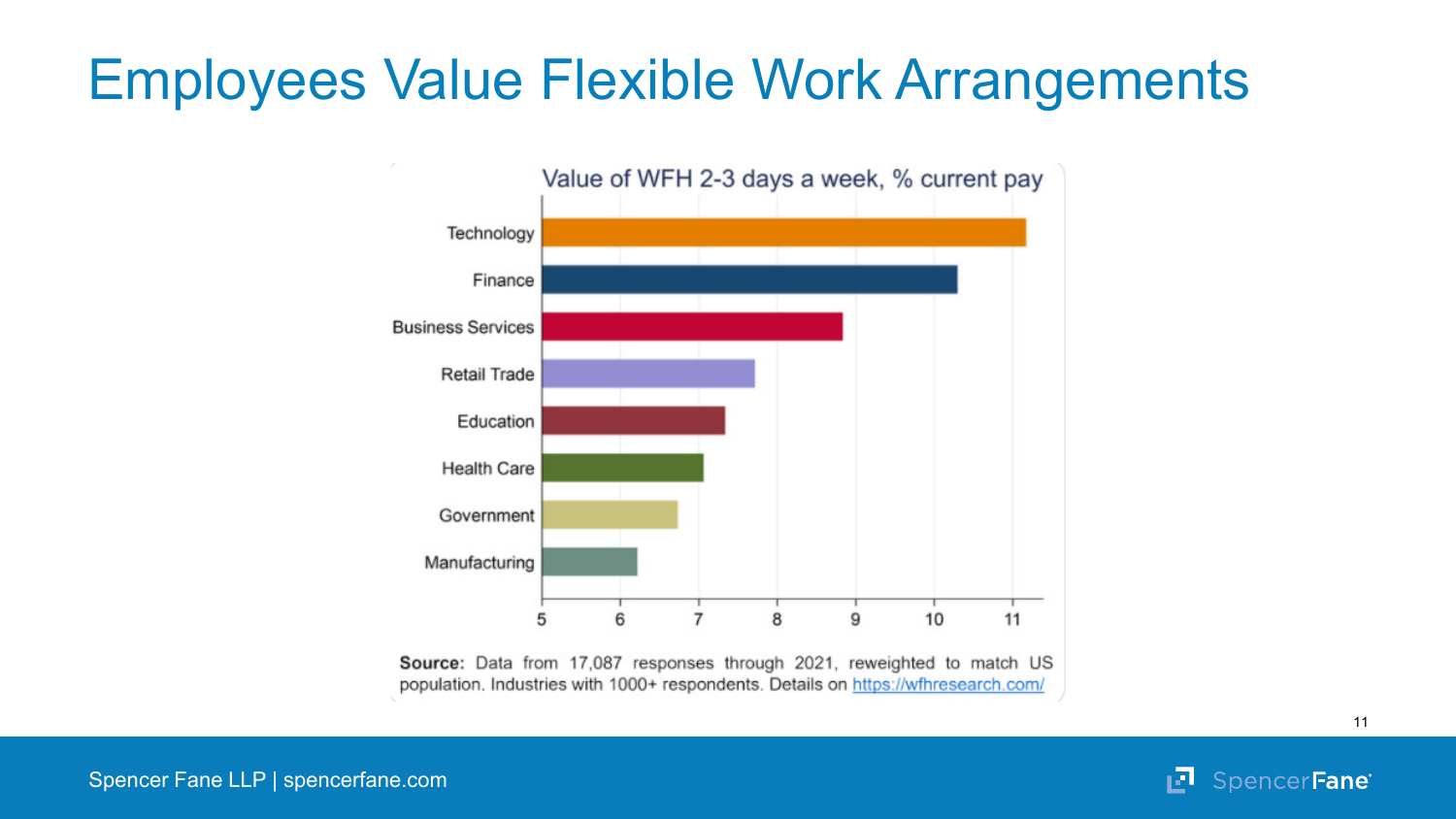#### What Will Entice / Keep Workers?

| <b>Worker Objectives</b>         | <b>Potential Strategies</b>                                                         |
|----------------------------------|-------------------------------------------------------------------------------------|
| <b>Flexible Work Environment</b> | PTO Policies, PTO Cash-outs, Hybrid Work,<br>Culture                                |
| <b>Higher Pay</b>                | Salary Adjustments, Health Plan Opt-outs,<br>Bonuses, 401(k)                        |
| <b>Career Enhancement</b>        | Student Loan Payments, Education Assistance,<br>Internal Opportunities for Training |

12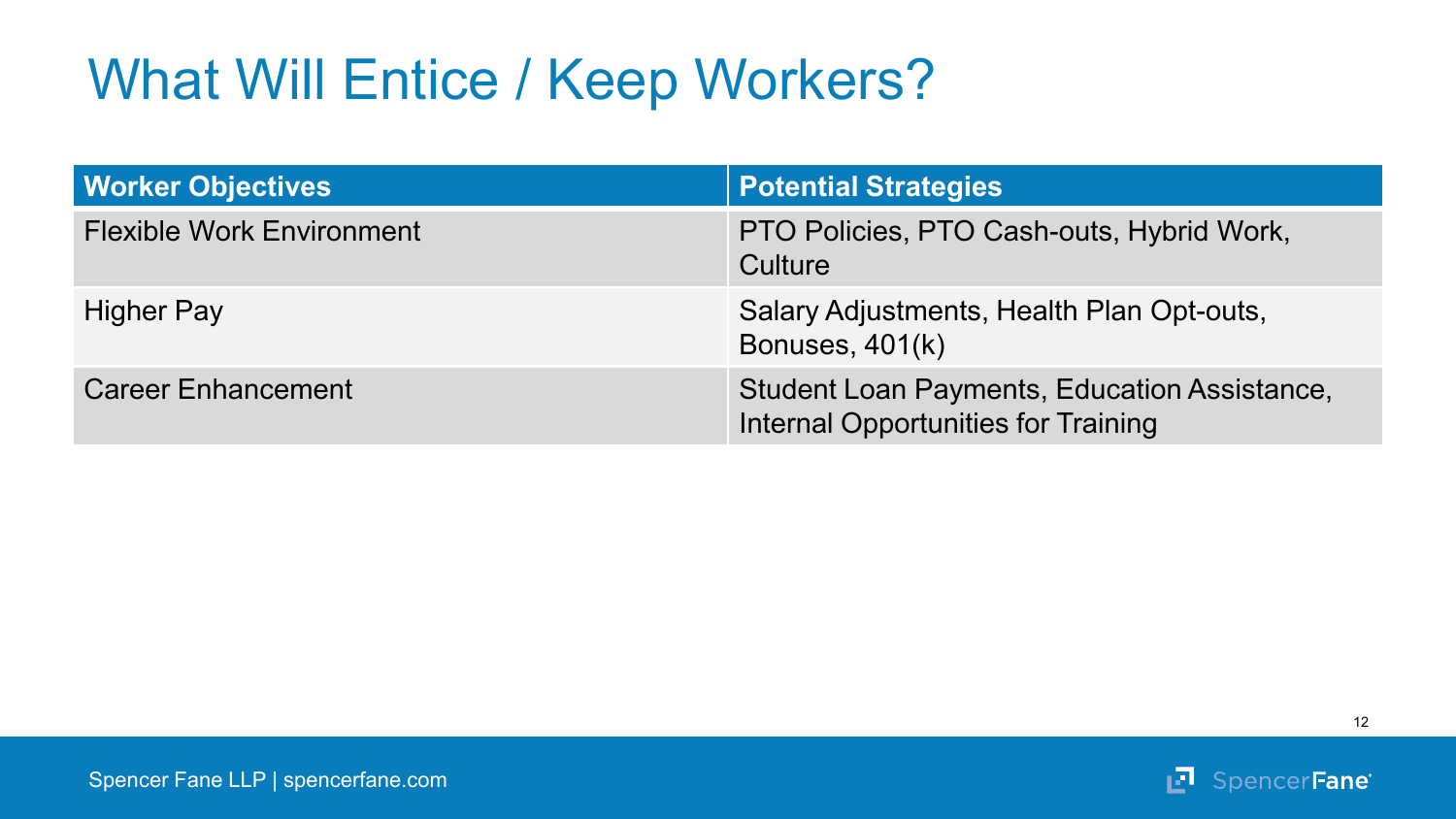# Legal Strategies

回

Spencer Fane LLP | spencerfane.com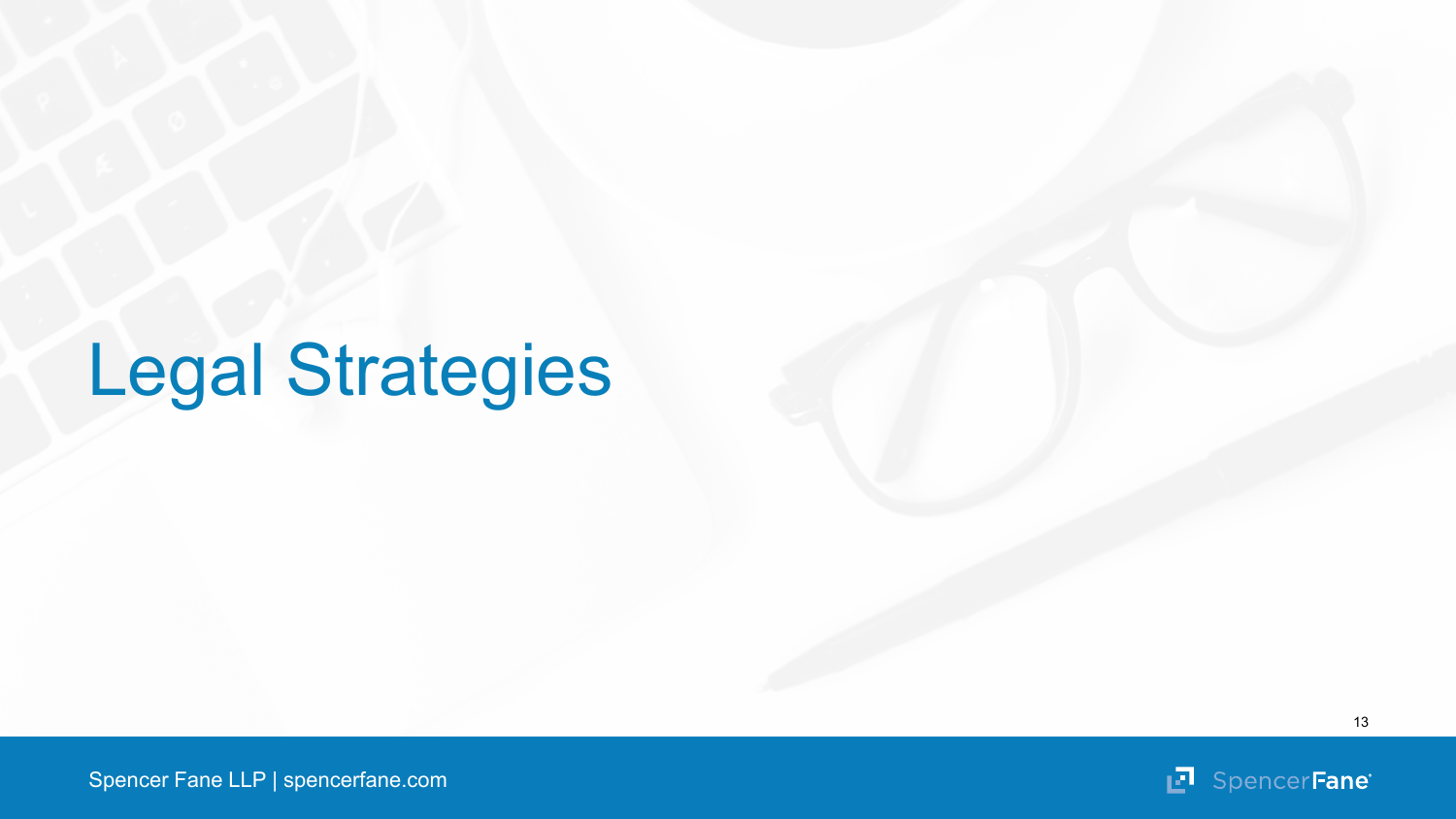### Salary Adjustments

- Two approaches
	- Across the board
	- Selective groups
- Concerns
	- Performance management
	- Pay equity

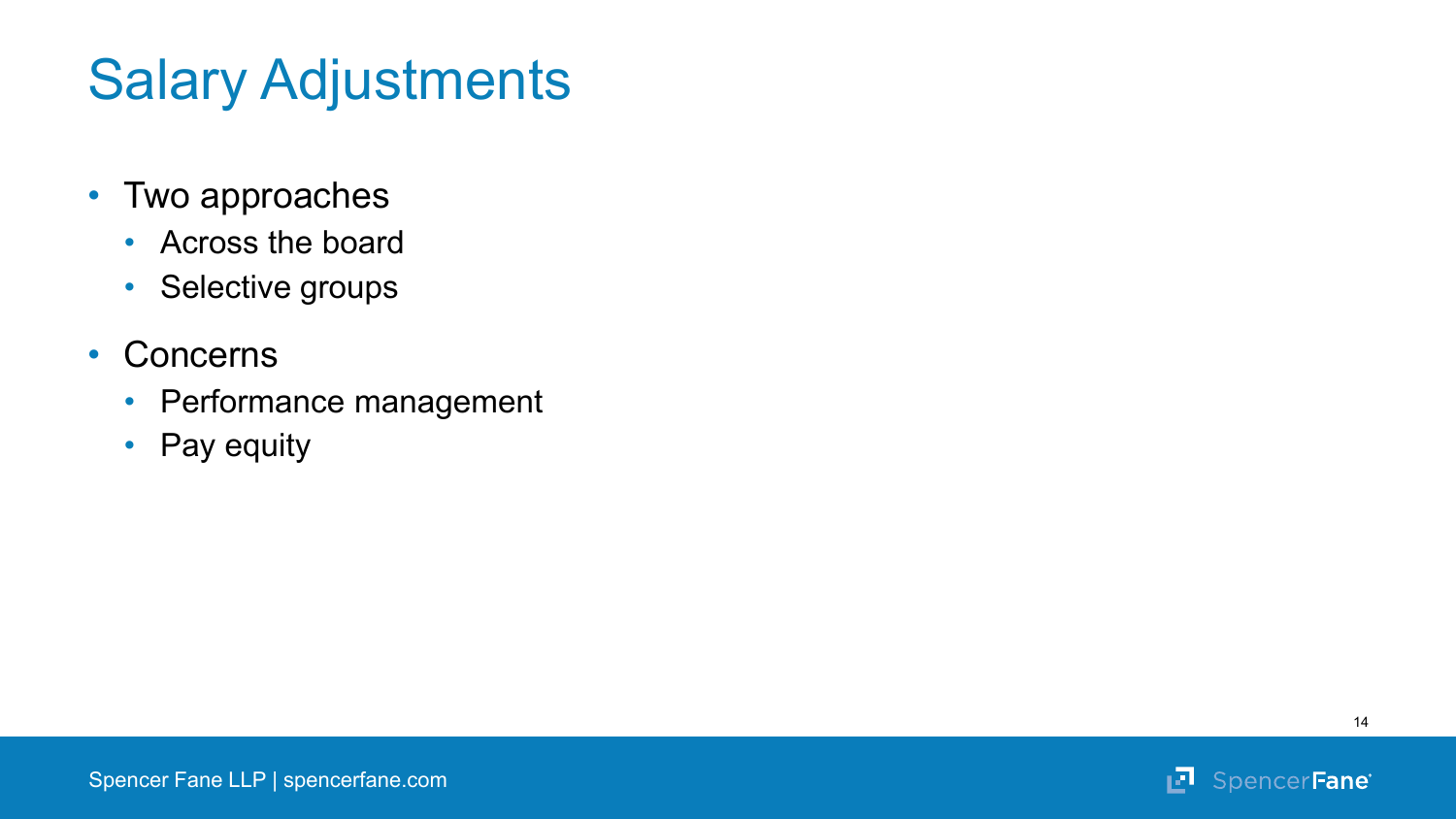#### Special Bonuses: Employment Law Considerations

- Retention bonuses
	- Written agreements
	- Conditioned on certain events
	- Additional terms and conditions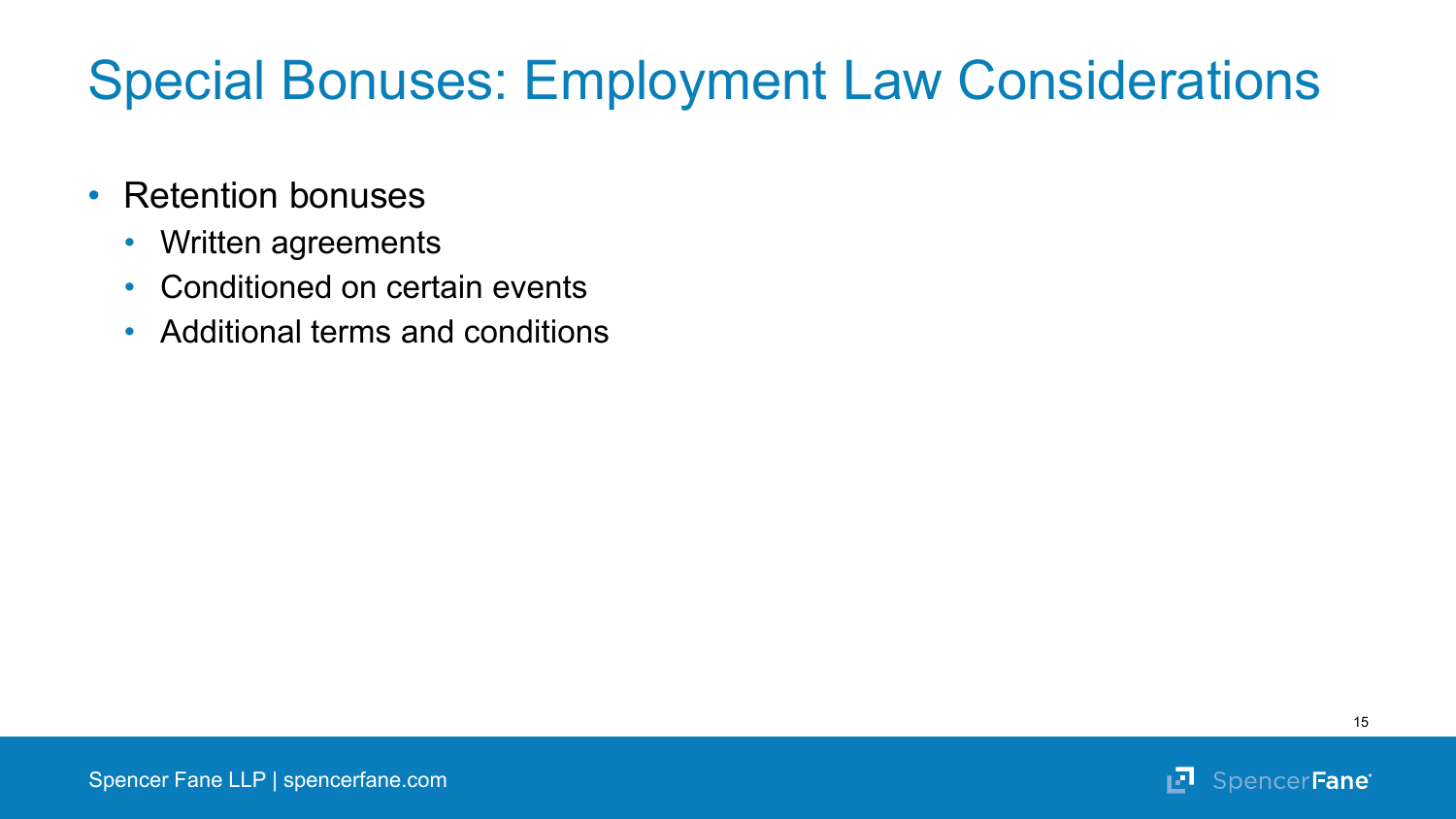### Special Bonuses (Cash is King)

- Deductible by employer and taxable to employees
- Potential for retirement plan errors
	- Is bonus "compensation" for retirement plan purposes?
		- If yes, elective deferrals must be taken from bonuses, absent special election
		- If yes, must be included in matching contribution calculation
		- Error correction for missed deferrals/match under IRS's EPCRS program
	- Off-cycle payments create risk for being late on deferral remittances
		- DOL's VFCP program to correct late remittances
	- Deferred compensation considerations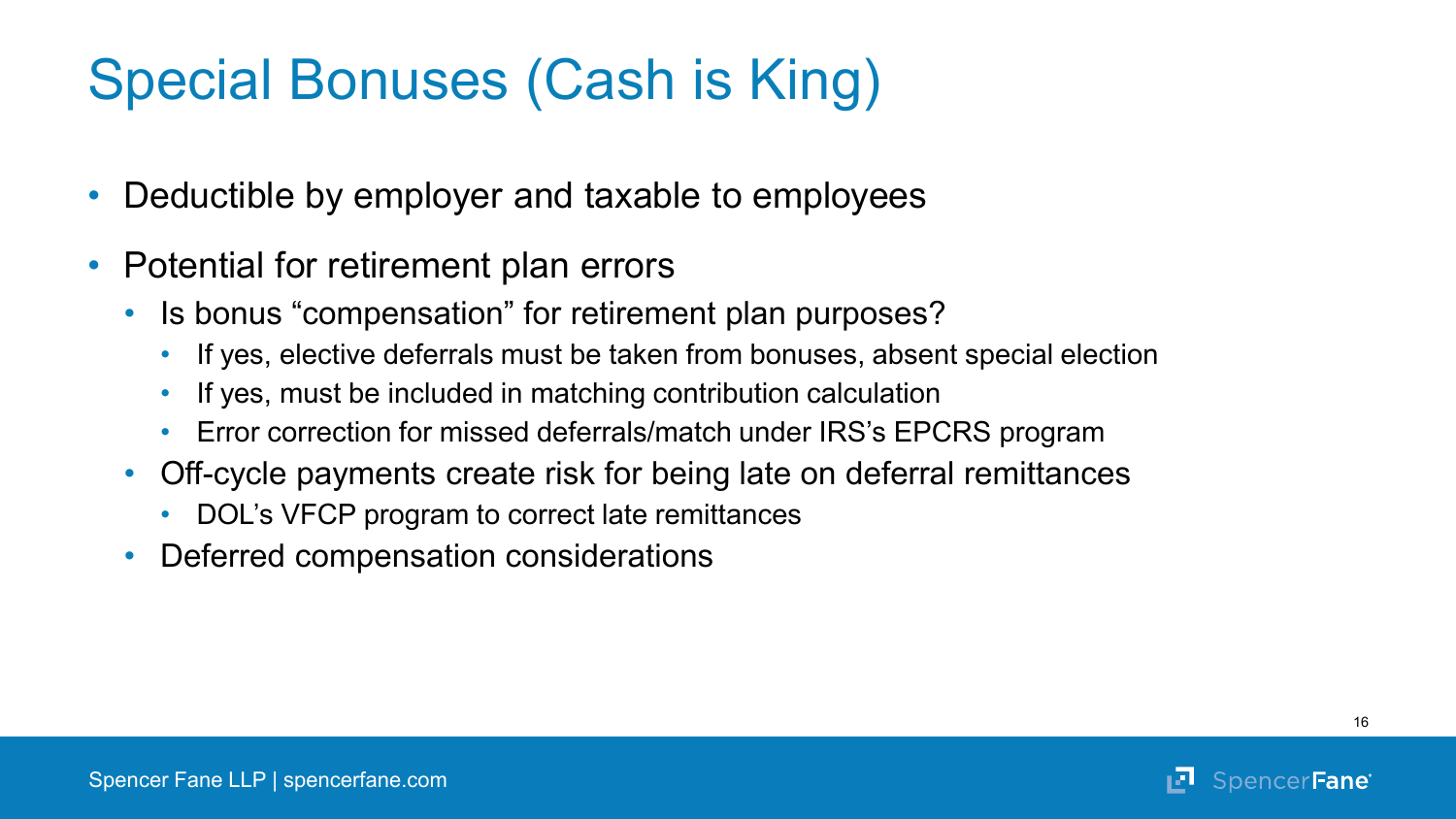#### PTO Cash-outs

- Attractive feature to deal with staffing shortages
- Sticky constructive receipt issues if offered with carryover feature
- Mandatory Paid Sick Leave
- What works
- What does not work

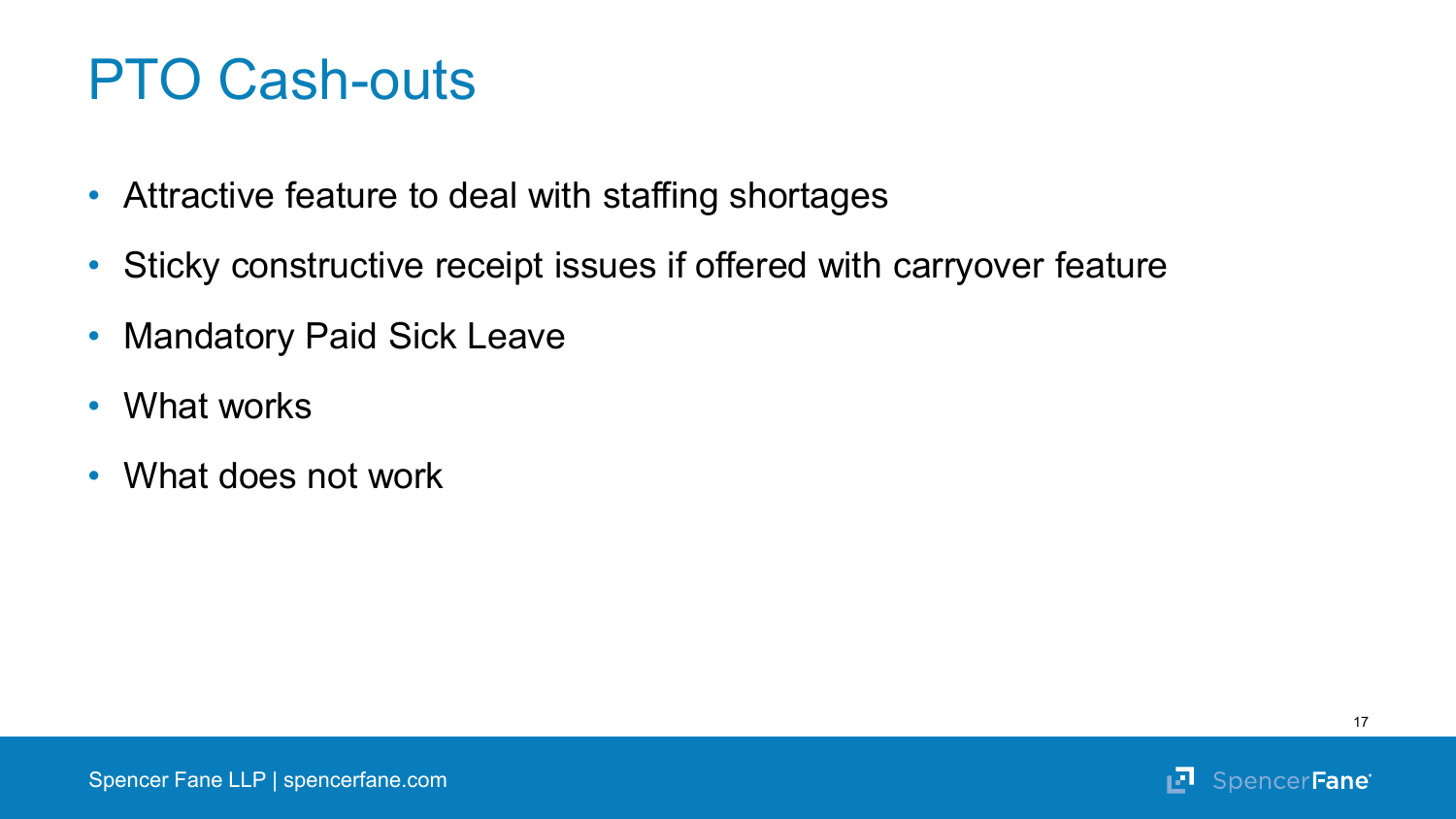#### Opt-Out Incentives

- Appealing to younger, healthier workforce
- Sometimes also referred to as "cash in lieu" programs
- Can create several potential legal issues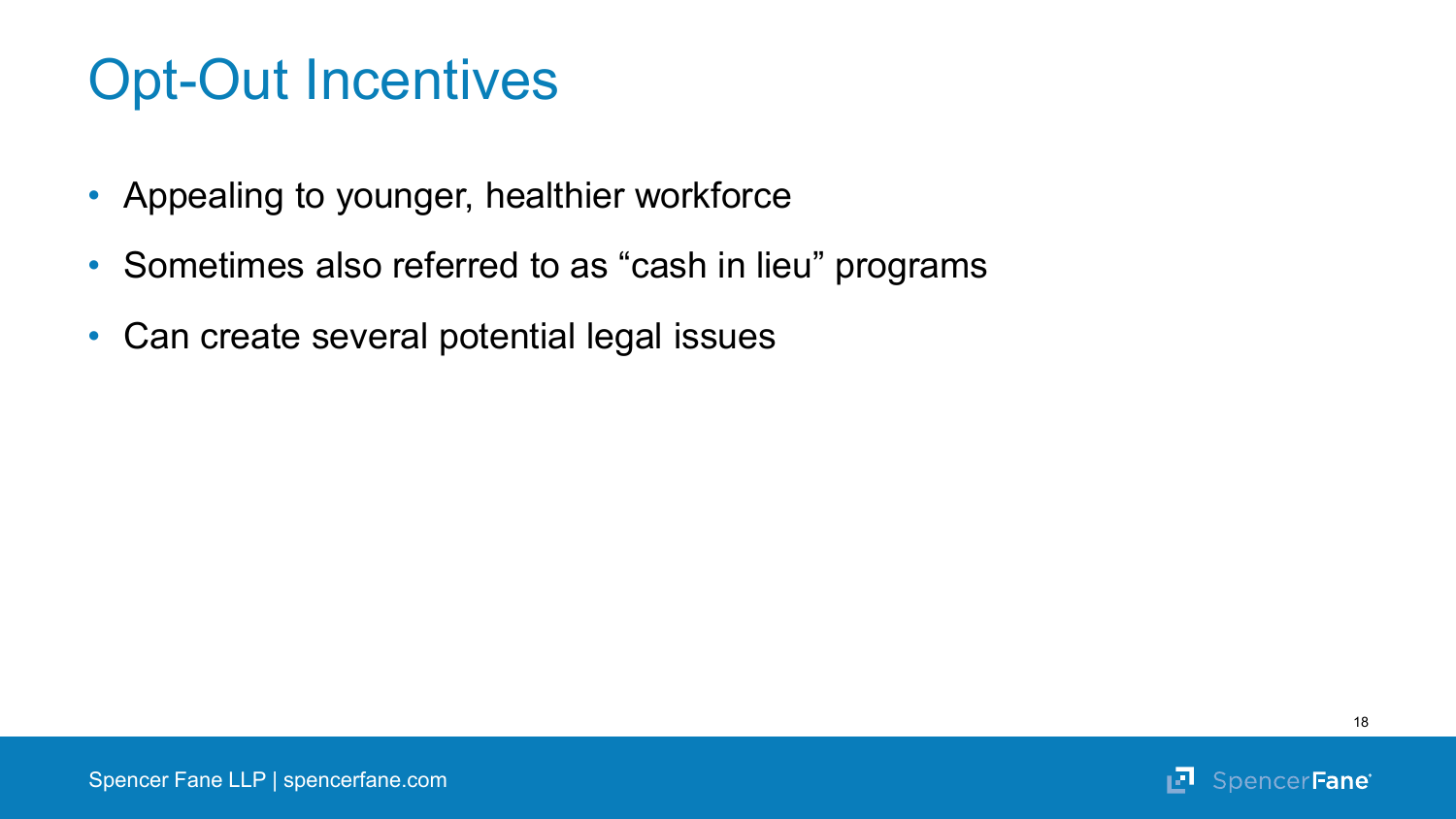- Approximately 16% of large and mid-size employers plan to increase or reinstate match in 2022 (another 8% are considering it)
	- $\cdot$  Callan IIC
- Most are increasing match by 1% to 2% or adding a one-time profit sharing contribution
- Some attempt to target select groups (e.g., nurses)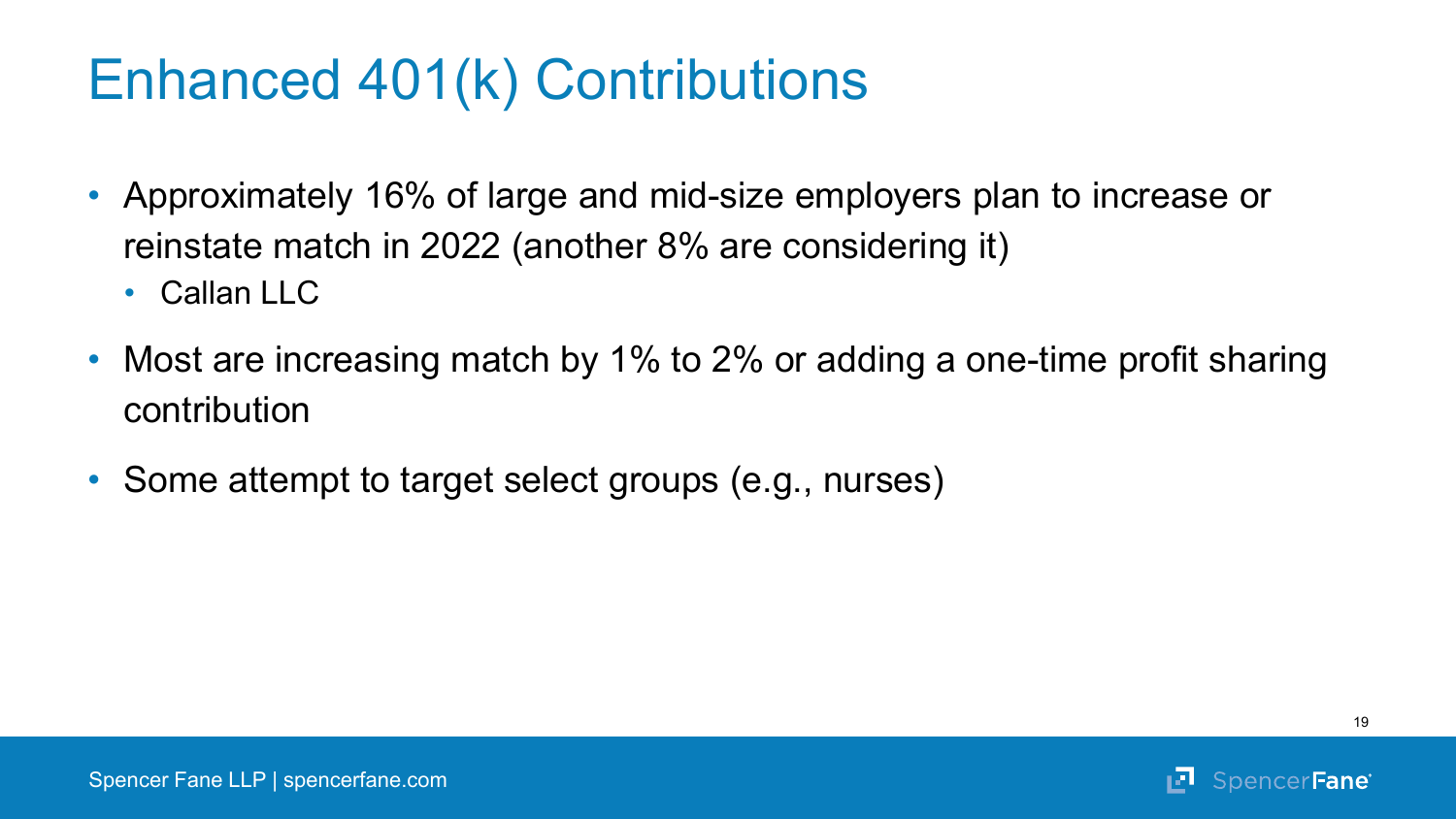- Employer matching contributions
	- Reinstate suspended match
	- Increase matched amount
		- Increased percentage
		- Fixed dollar amount, up to a maximum
- Issues:
	- Nondiscrimination rules (for enhancements targeted to select groups)
	- Notice requirements
	- Plan amendments

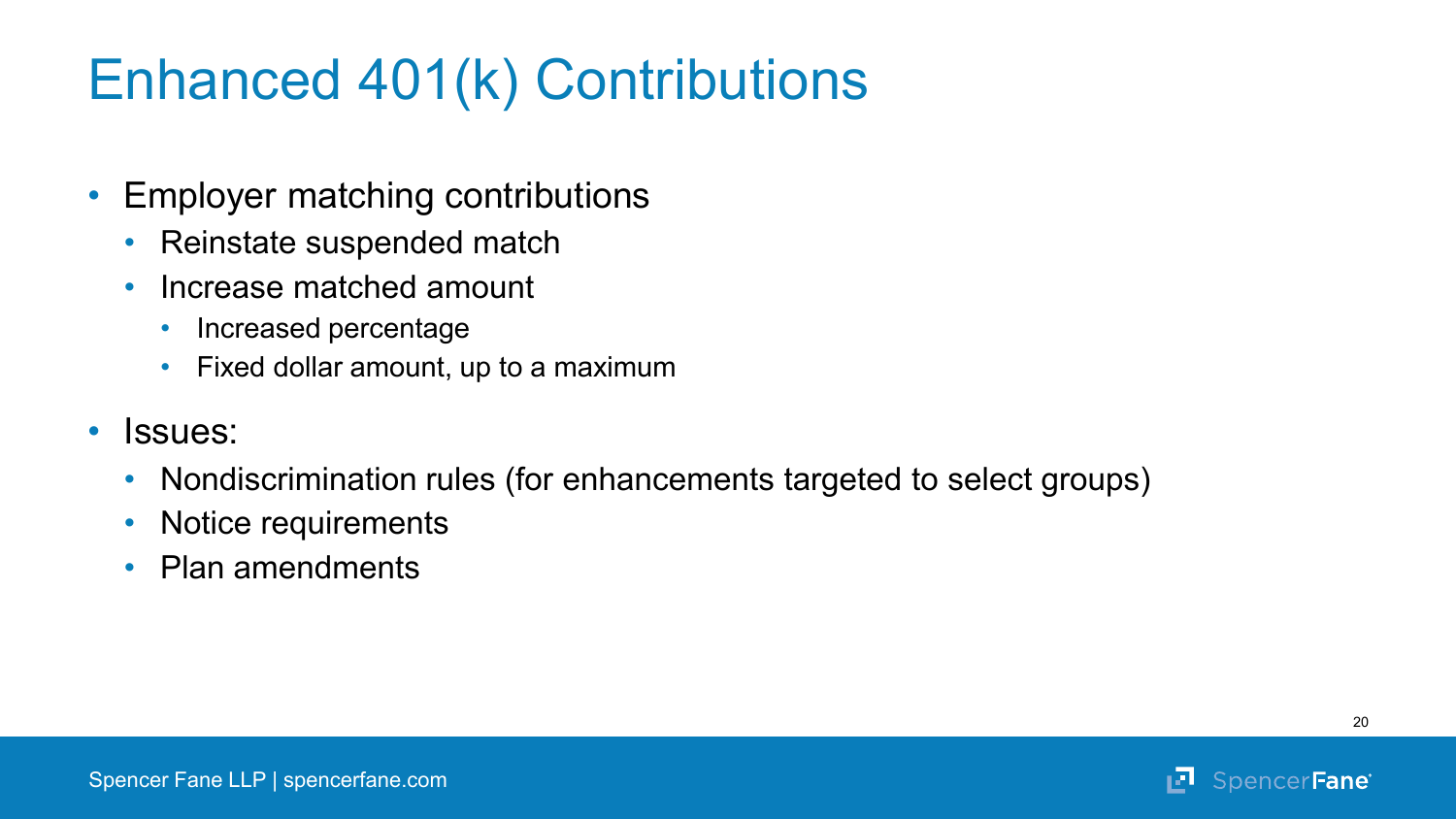- Examples *(Wall Street Journal Jan. 19, 2022)*:
	- **Meta** (Facebook parent)
		- In 2022, \$ for \$ match (100%) up to \$10,250
		- Previously matched 50% on first 7% of compensation
	- **KMPG** (global consulting firm)
		- In 2022, replaced match with nonelective profit sharing contribution between 6% and 8% of compensation (including bonuses)
		- Previously matched 25% on first 5% of compensation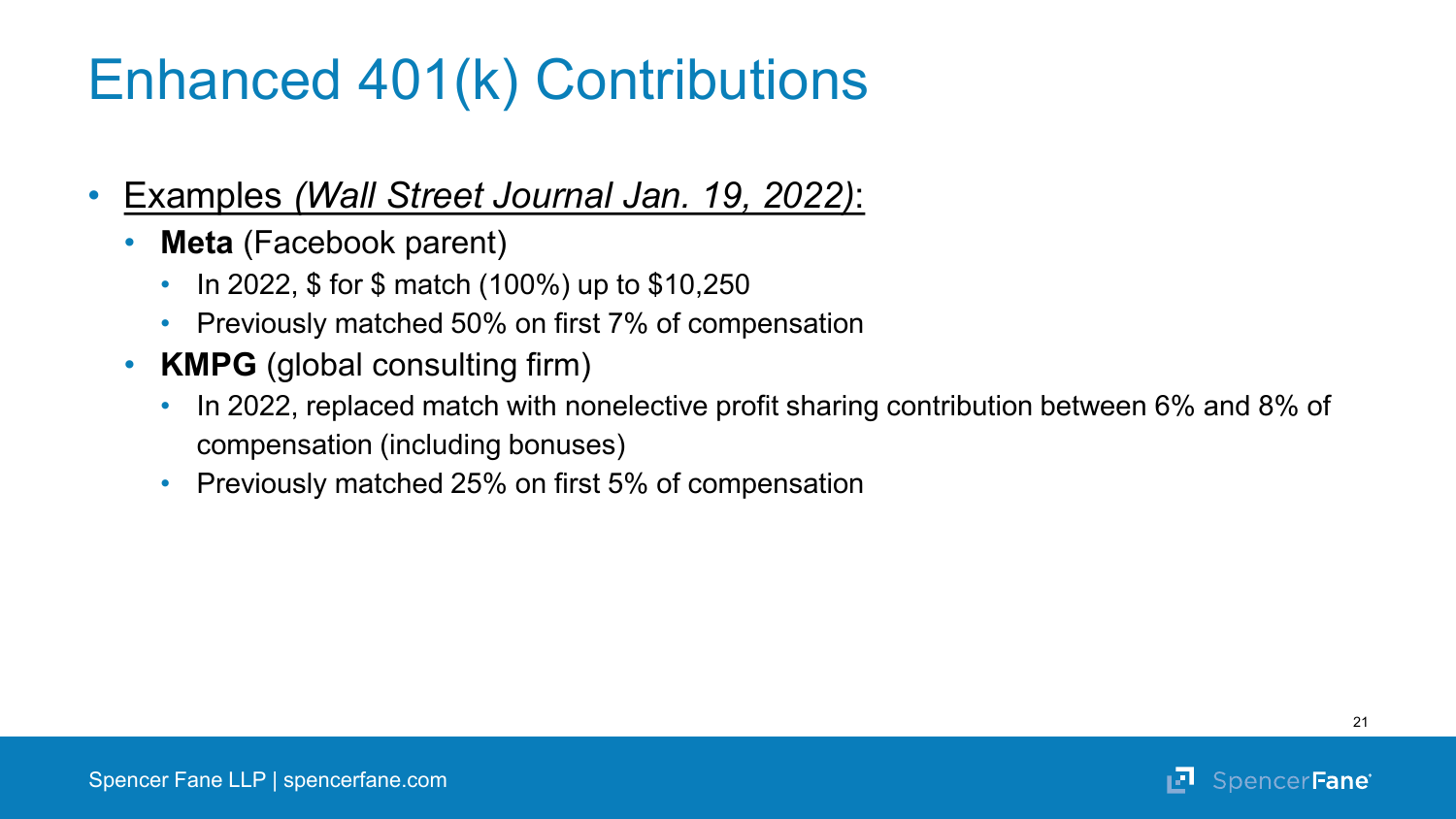- Other options:
	- Relaxed eligibility rules to allow earlier (or immediate) participation
	- Relax or eliminate vesting rules
	- Permit contributions of unused vacation balances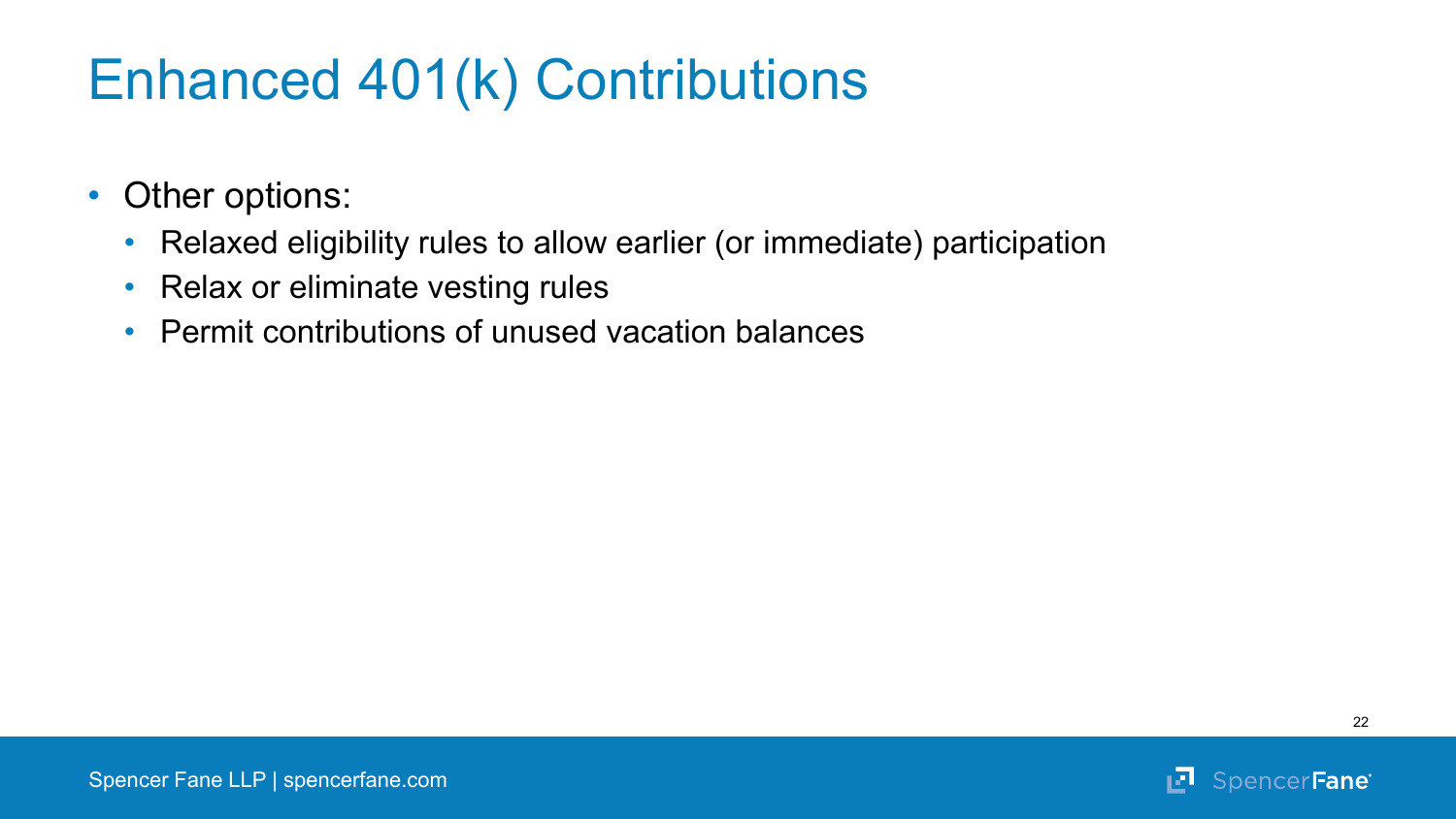#### Benefit Strategies

- Identify what will engage your workforce
- Engage consultants and counsel
- Remember your current employees
- Don't forget the details
- Have an exit strategy for new benefits

ıЛ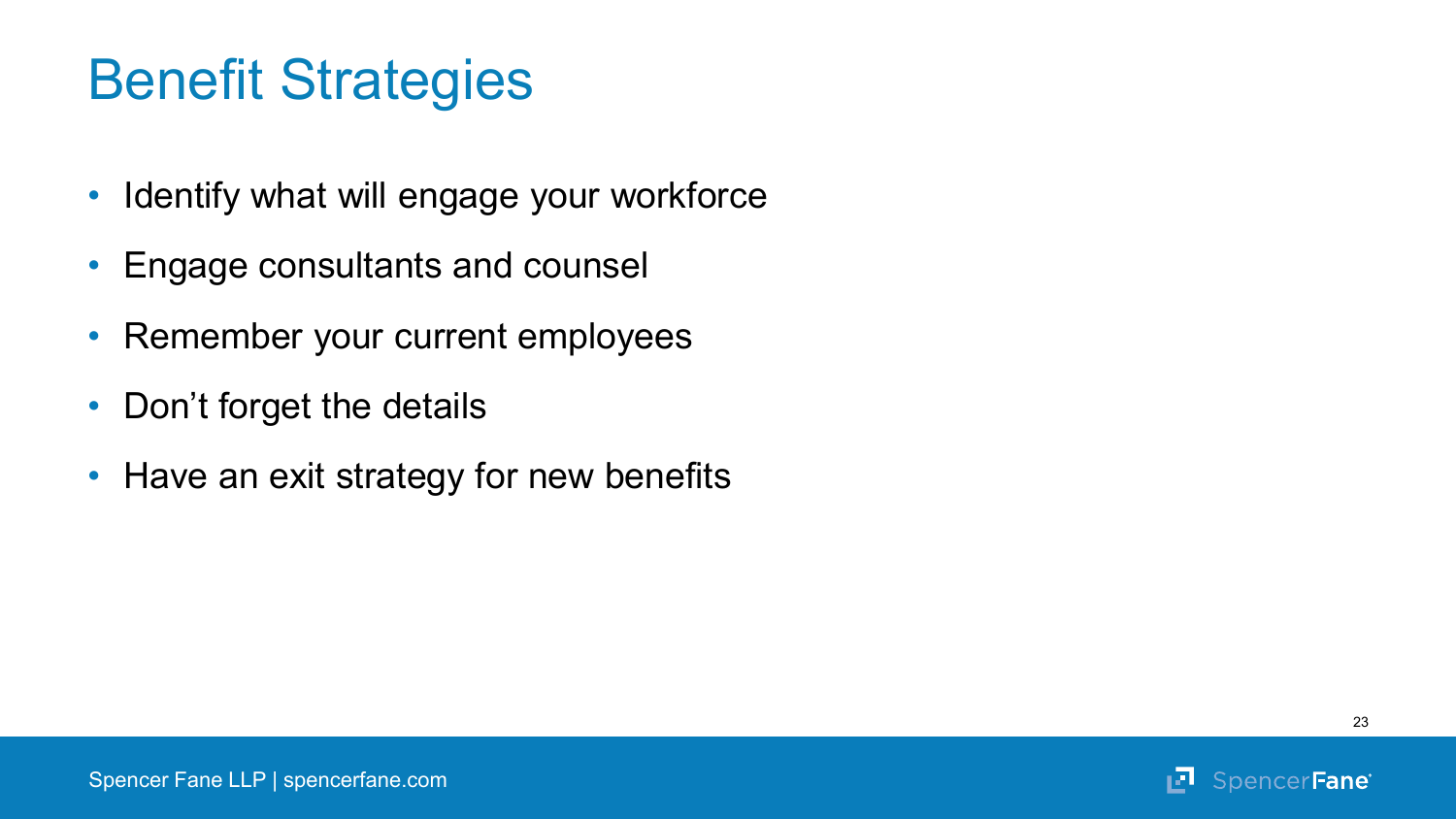#### Employer Payment of Student Loans

- CARES Act expanded flexibility under Code § 127 educational assistance programs to permit tax-free employer payment of student loans
- Up to \$5,250 total benefit (including any other EAP benefits)
- Must be pursuant to a written and compliant § 127 plan document
- Originally limited to loan repayments between 3/27/2020 and 1/1/2021
- CAA extended through 12/31/2025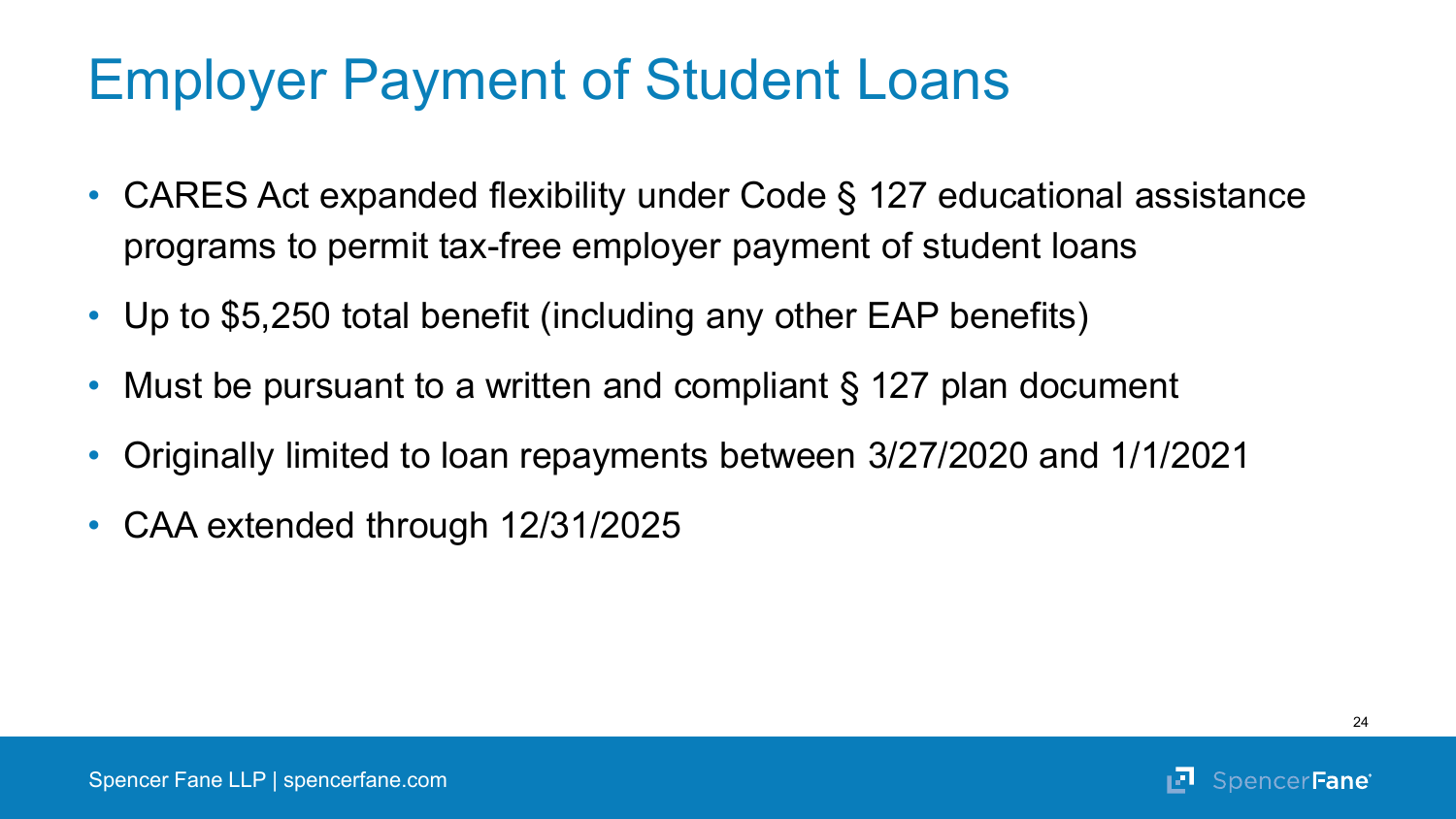#### Educational Assistance Programs

- Qualified educational assistance programs (Code § 127)
	- Tax-free employer assistance up to \$5,250 per calendar year
	- Broad range of educational expenses, including expenses for graduate-level courses and for courses that are not job-related
	- Written plan required; nondiscrimination restrictions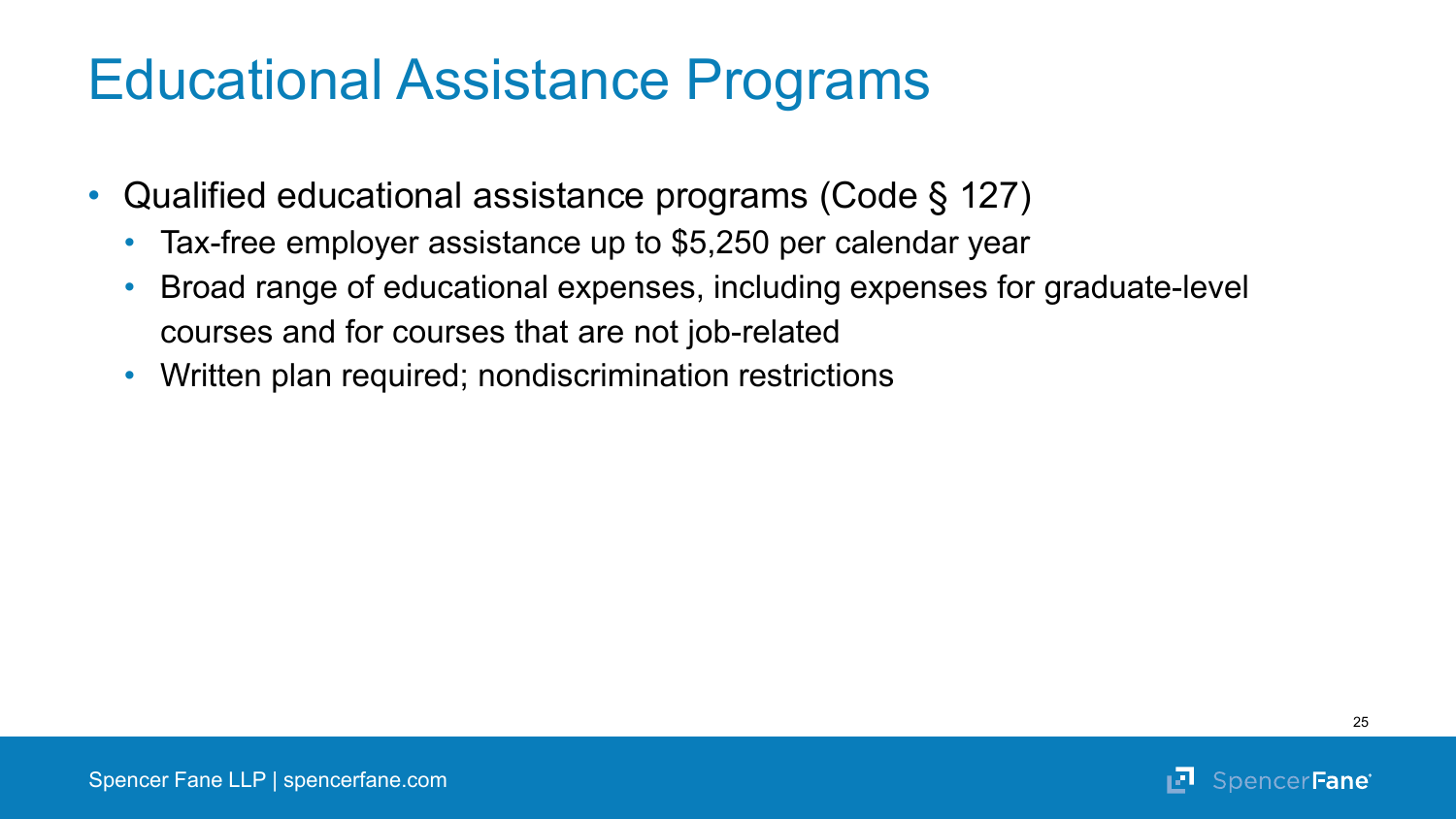#### Educational Assistance Programs

- Working condition fringe benefits (Code § 132)
	- Work-related educational expenses
	- Education must either maintain or improve required skills or meet express requirements of individual's employer or law
	- Expenses *not* excludable if course required to meet minimum educational requirements of current trade or business or part of a program that will qualify the individual for a new trade or business
	- No \$ limit

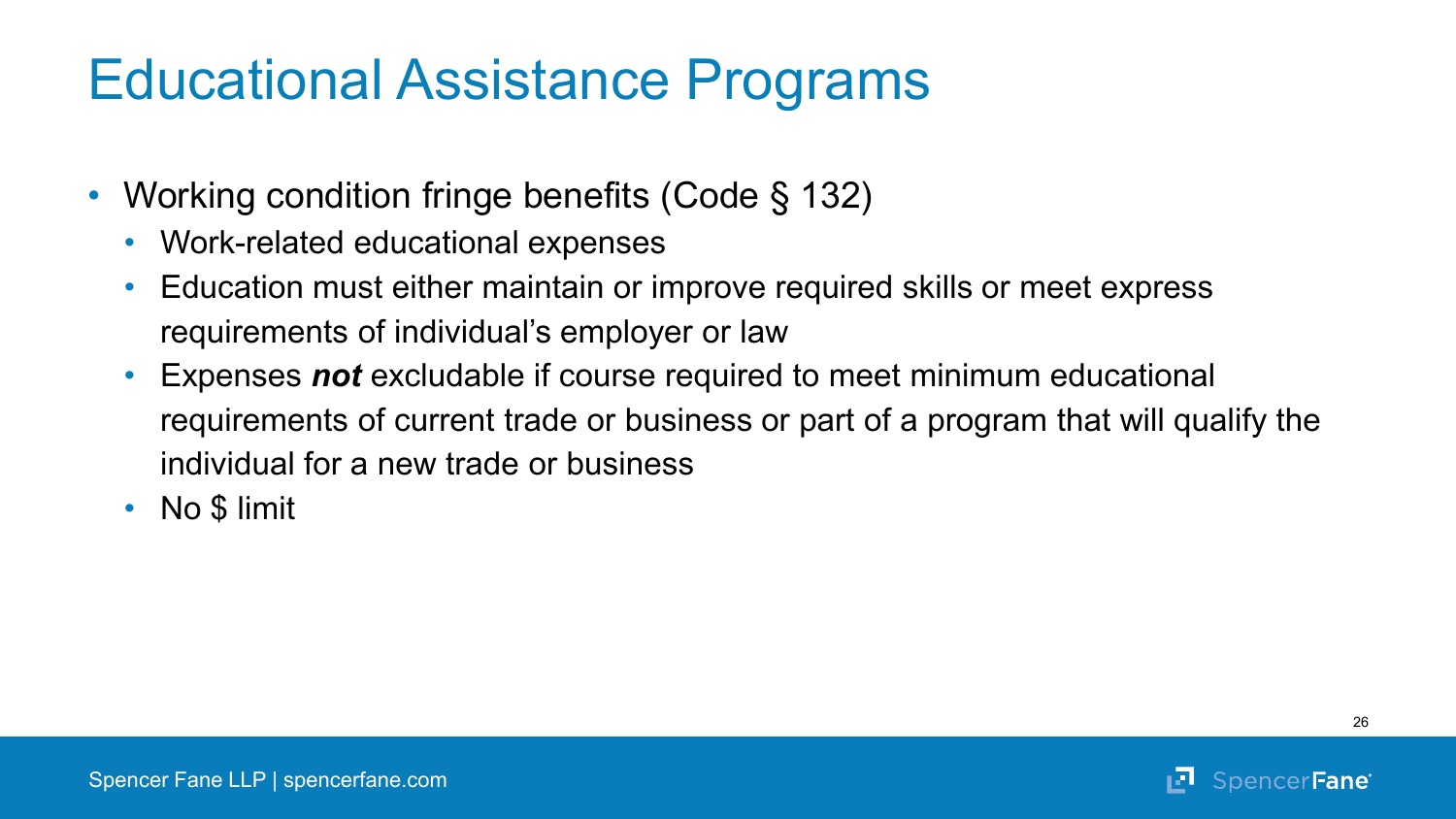#### Educational Assistance Programs

| <b>Feature</b>                                           | § 127 Qualified Educational Asst. | § 132(d) Working Condition Fringe |
|----------------------------------------------------------|-----------------------------------|-----------------------------------|
| <b>Written Plan Required?</b>                            | Yes                               | <b>No</b>                         |
| Undergrad & Grad Courses?                                | Yes                               | <b>Yes</b>                        |
| Must be Job-Related?                                     | <b>No</b>                         | <b>Yes</b>                        |
| <b>Courses Qualifying Eee for New</b><br>Trade/Business? | Yes                               | <b>No</b>                         |
| Courses to Meet Min. Job<br>Requirements?                | Yes                               | <b>No</b>                         |
| Nondiscrim. Requirement?                                 | Yes                               | <b>No</b>                         |
| \$ Limitation                                            | \$5,250                           | <b>None</b>                       |
| Tuition, Books, Supplies, Equipment?                     | Yes                               | <b>Yes</b>                        |

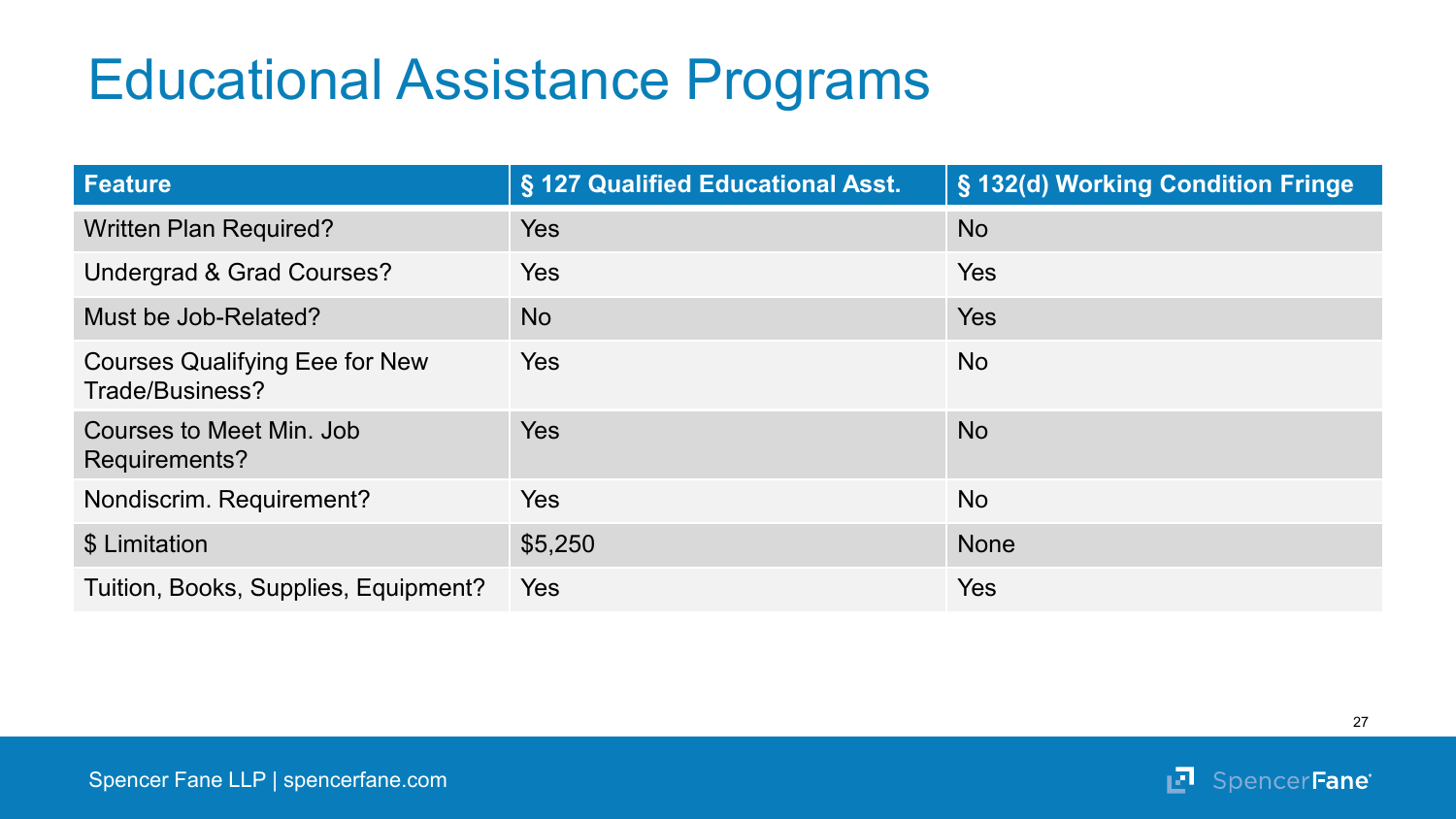

- Family Leave
- "Paw"-ternity leave



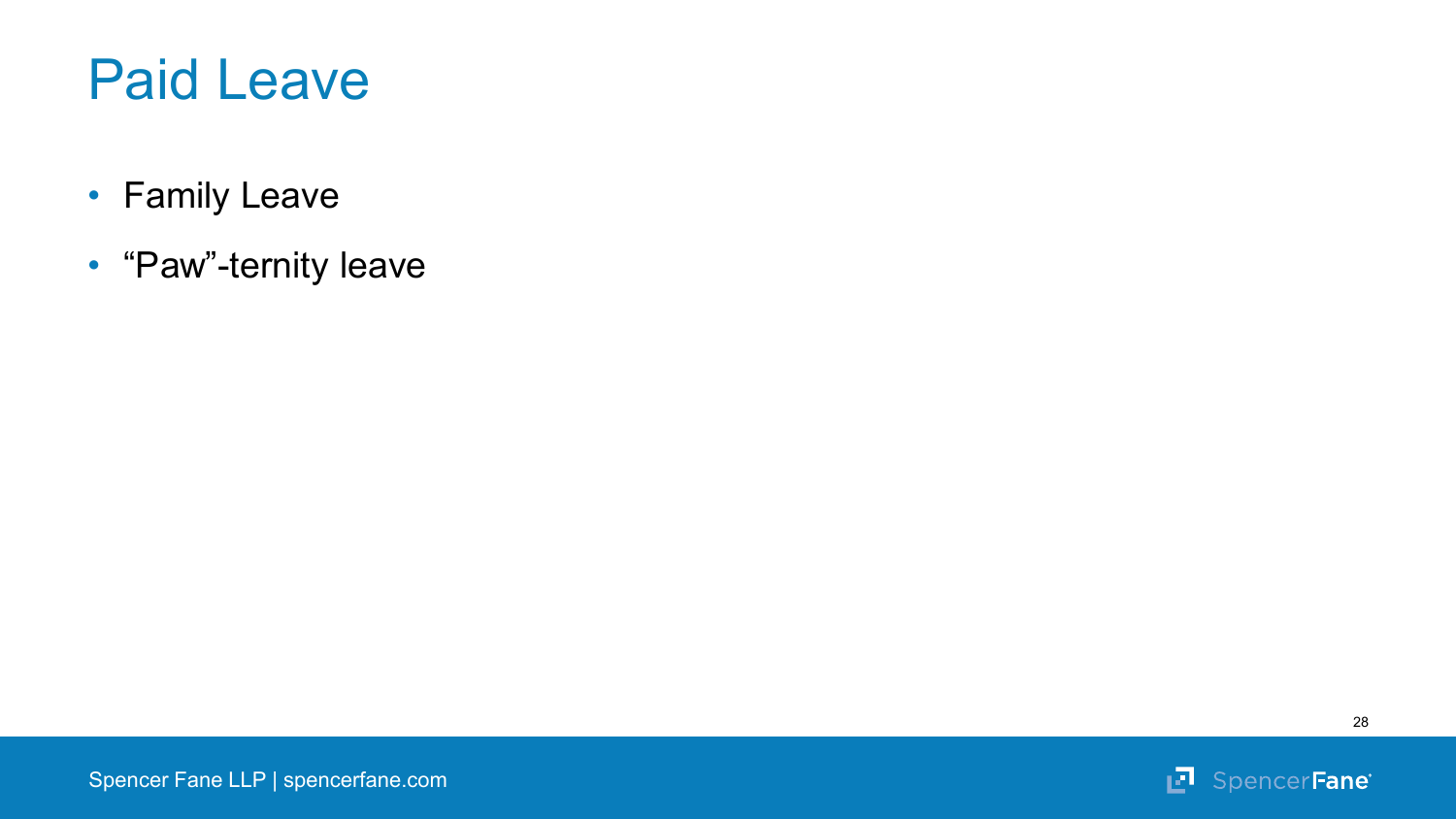## **Culture**

29

Spencer Fane LLP | spencerfane.com

**F** SpencerFane®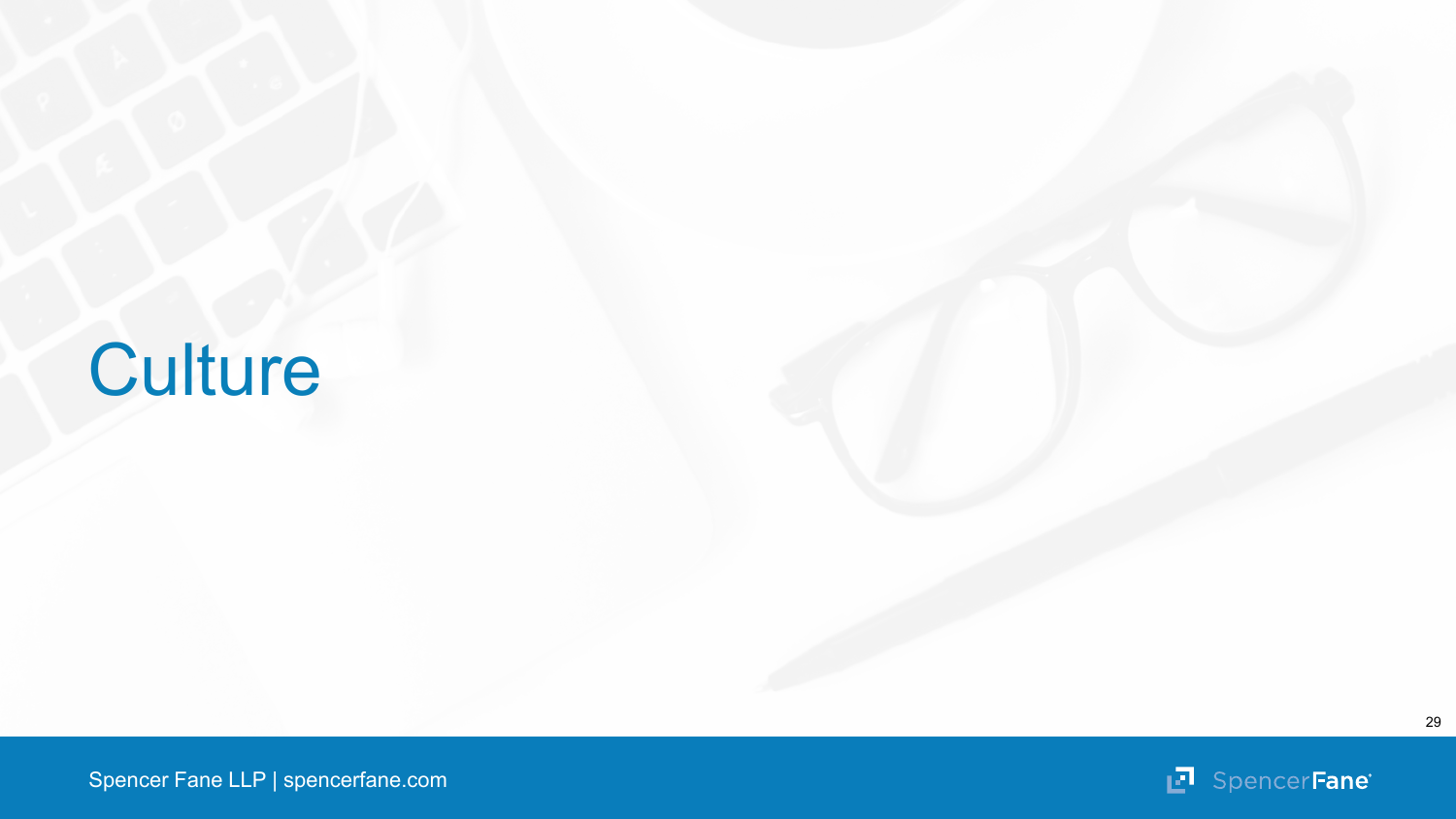#### Flexible and Hybrid Work Environments

- The Great Resignation, and the assimilation of "Millennials" and "Generation Z" generations into the work force are accelerating cultural changes in the workplace.
	- Surveys such as one from Citrix indicate that 51% of Millenials and Gen Z'ers want to continue to work from home most of the time. (*Work 2035 – The Born Digital Effect,* Citrix (2021)
- Remote or Hybrid work
	- The ADA

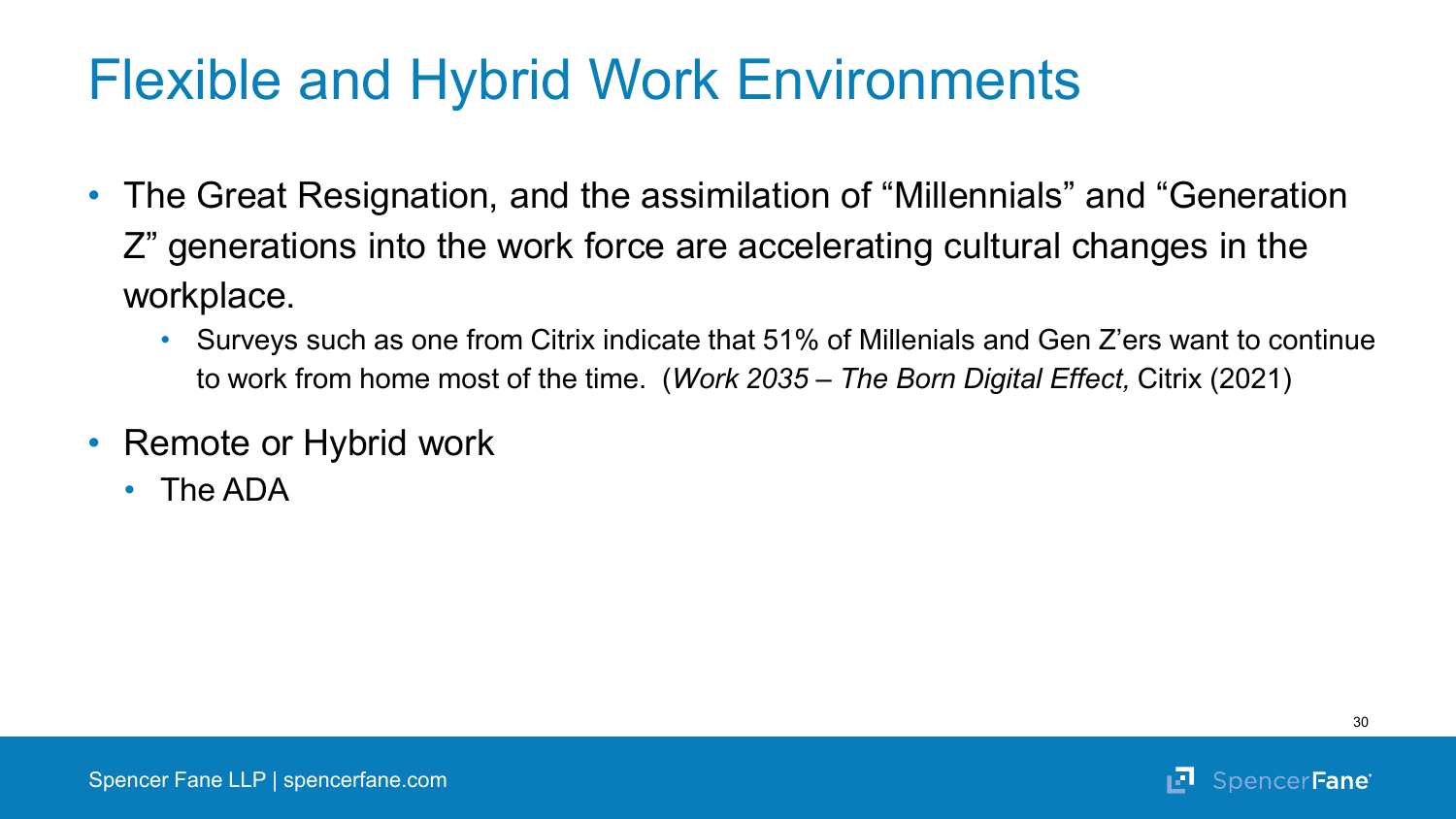#### Remote Work and the ADA

*Gentile v. County of DuPage,* Feb 4, 2022

- Employee was "Weatherization Program Associate," who helped make homes more energy efficient. In March 2020, performed all functions of position remotely.
- Employee had lung condition, a pulmonary embolism. Provided doctor's note to continue teleworking in June, 2020.
- Employer denied, although offered to provide PPE. Employer also denied request for FMLA leave, stating that employee could not perform home inspections, an essential function of the position.
- Other employees reportedly allowed to telework.
- Did employee's complaint survive motion to dismiss?

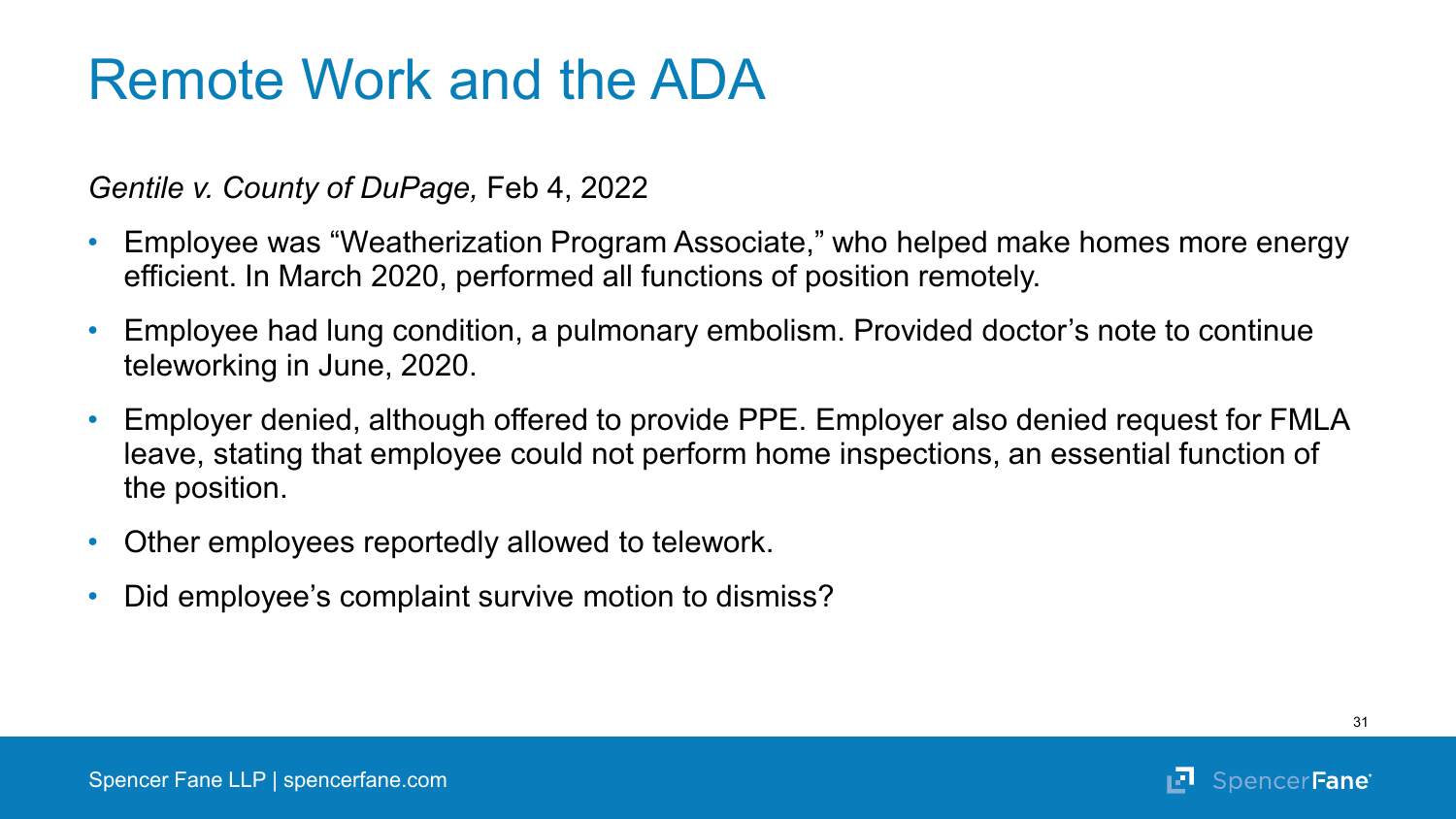### The ADA . . . Is still the ADA

- Nondiscrimination
- Duty to accommodate
- Reasonable
- Effective
- No undue hardship
- Interactive process
- Limited medical inquiries
- Confidentiality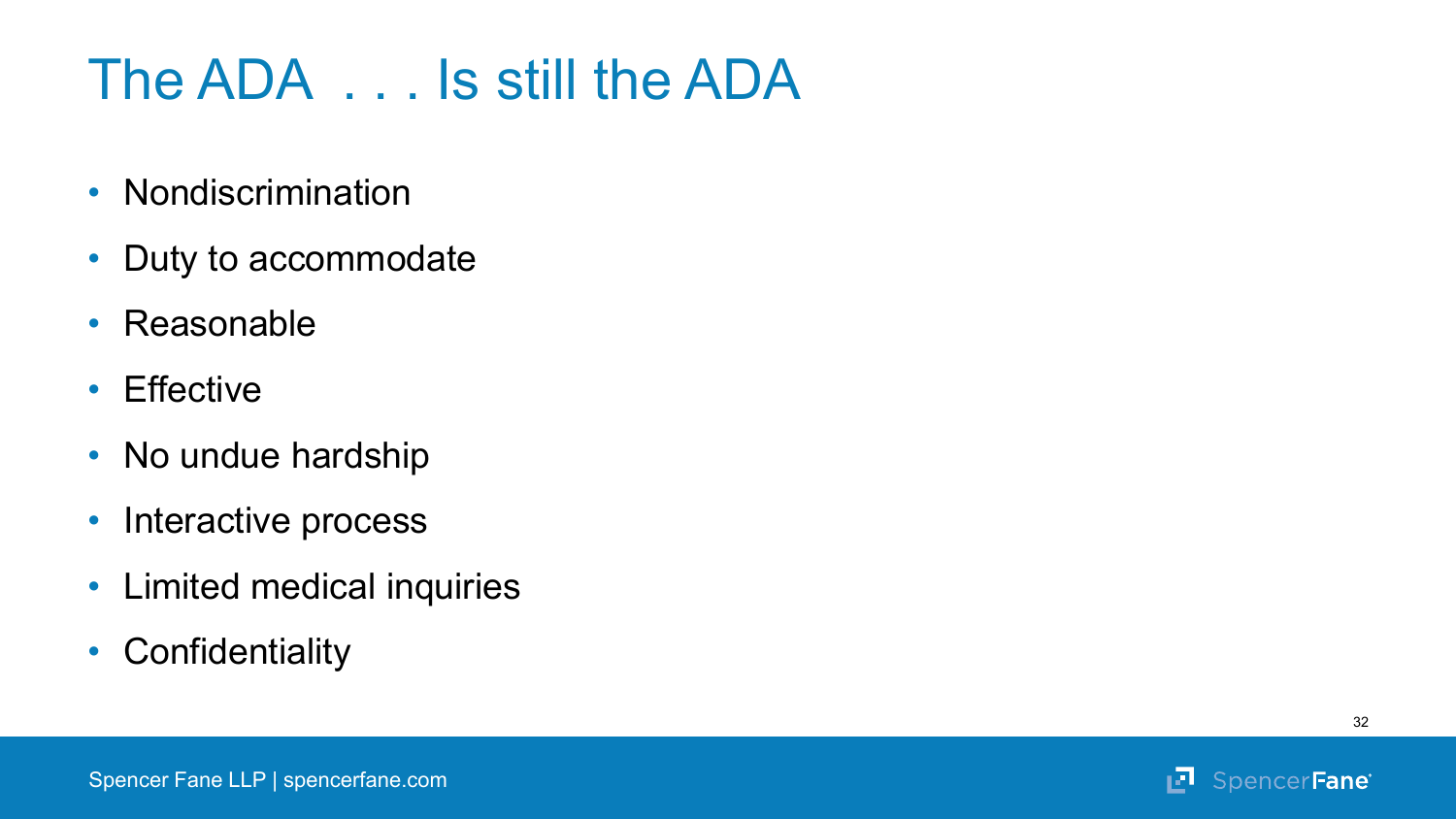### Other Cultural Adjustments

- DEI Initiatives
- Employee engagement strategies
- Career opportunity growth

ņЛ.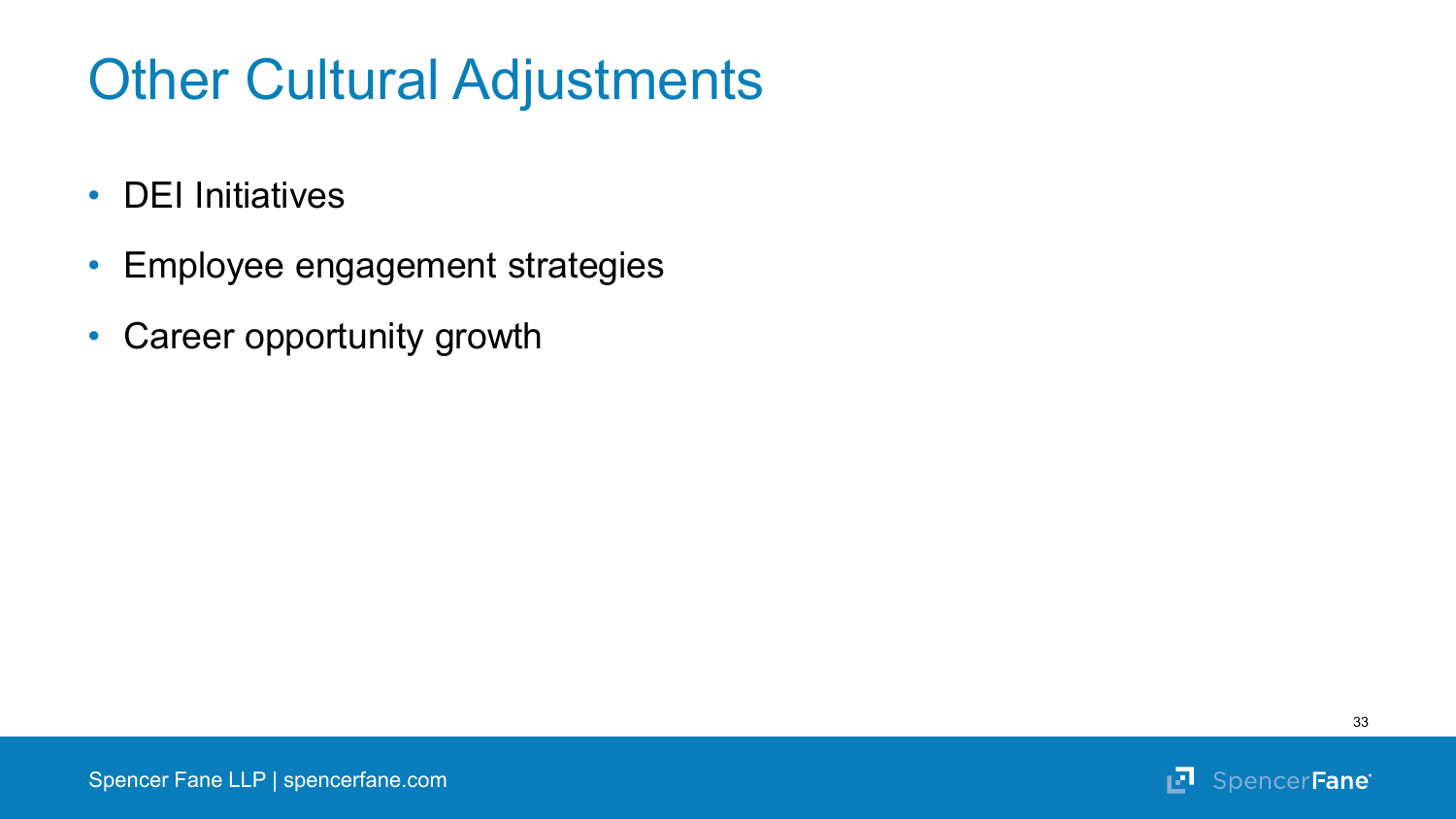

#### Top Tips for Attracting and Retaining **Talent**

- Know your workforce, and what will engage them, then design strategies with those initiatives in mind.
- Be mindful of legal pitfalls associated with compensation and benefit changes. These include:
	- Pay equity pitfalls;
	- State law compliance issues; and
	- Complex taxation considerations.

## Work**Smarts**

Top Tips